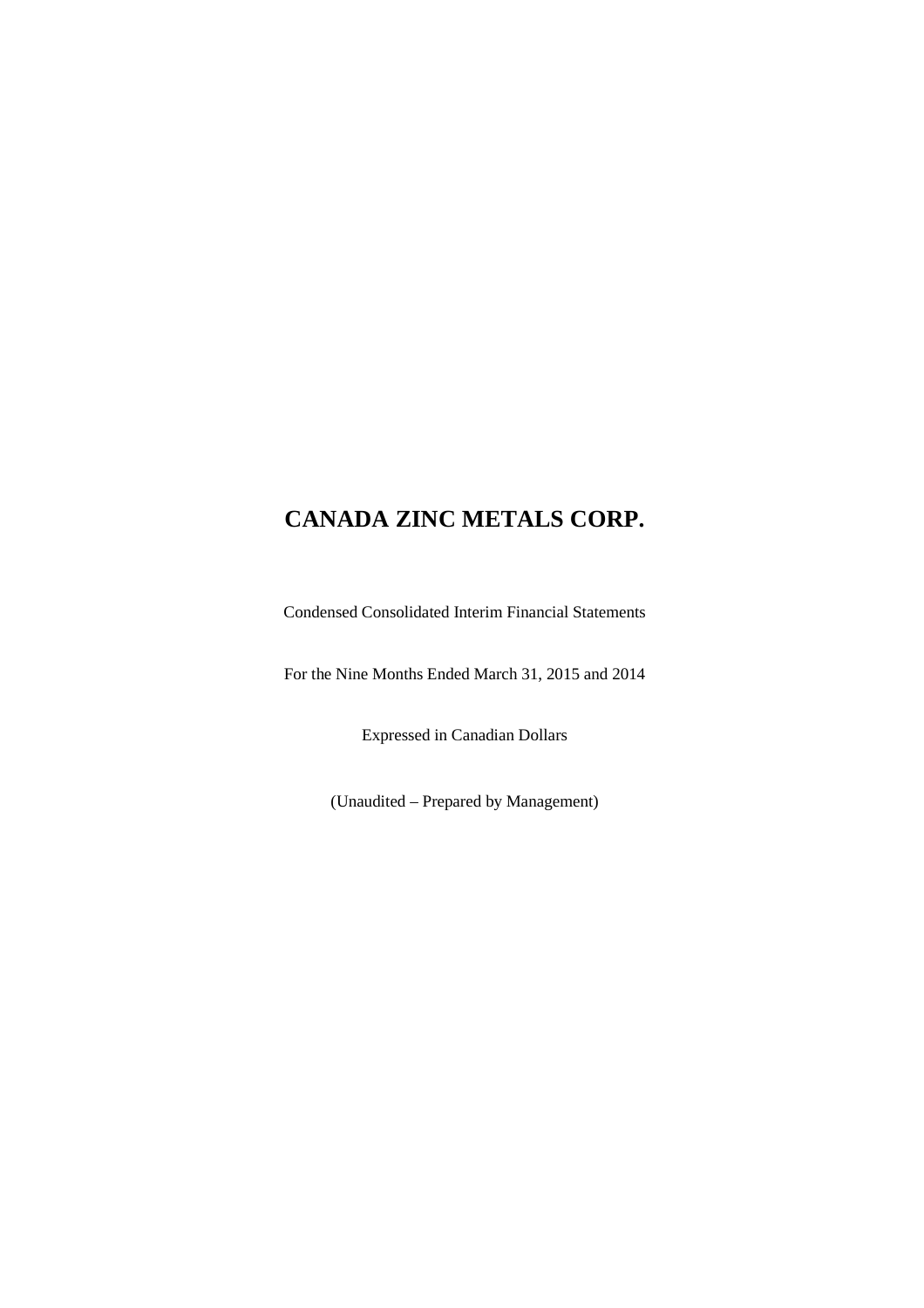| Index                                                                          | Page |
|--------------------------------------------------------------------------------|------|
|                                                                                |      |
|                                                                                |      |
|                                                                                |      |
|                                                                                |      |
|                                                                                |      |
| Notice of No Auditor Review                                                    | 3    |
|                                                                                |      |
| <b>Consolidated Interim Financial Statements</b>                               |      |
|                                                                                |      |
| Condensed Consolidated Interim Statements of Financial Position                | 4    |
| Condensed Consolidated Interim Statement of Changes in Equity                  | 5    |
| Condensed Consolidated Interim Statements of Operations and Comprehensive Loss | 6    |
| Condensed Consolidated Interim Statements of Cash Flows                        | 7    |
| Notes to Condensed Consolidated Interim Financial Statements                   | 8-27 |

 $\mathbf{r}$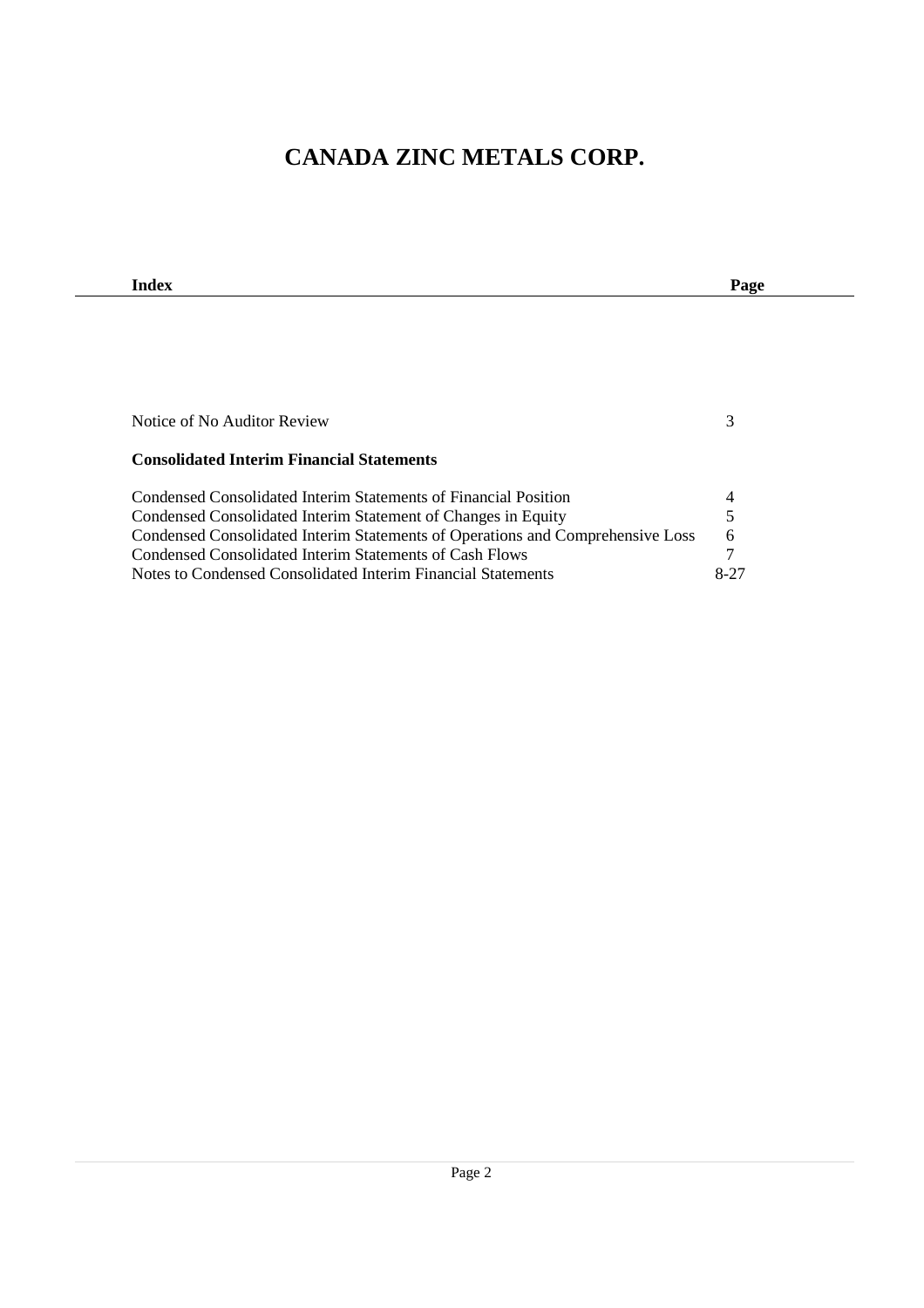# **NOTICE TO READER**

Under National Instrument 51-102, Part 4, subsection 4.3(3)(a), if an auditor has not performed a review of the condensed consolidated interim financial statements, they must be accompanied by a notice indicating that the financial statements have not been reviewed by an auditor.

The accompanying unaudited condensed consolidated interim financial statements of the Company have been prepared by management and approved by the Audit Committee and Board of Directors of the Company.

The Company's independent auditors have not performed a review of these condensed consolidated interim financial statements in accordance with the standards established by the Canadian Institute of Chartered Accountants for a review of interim financial statements by an entity's auditors.

May 27, 2015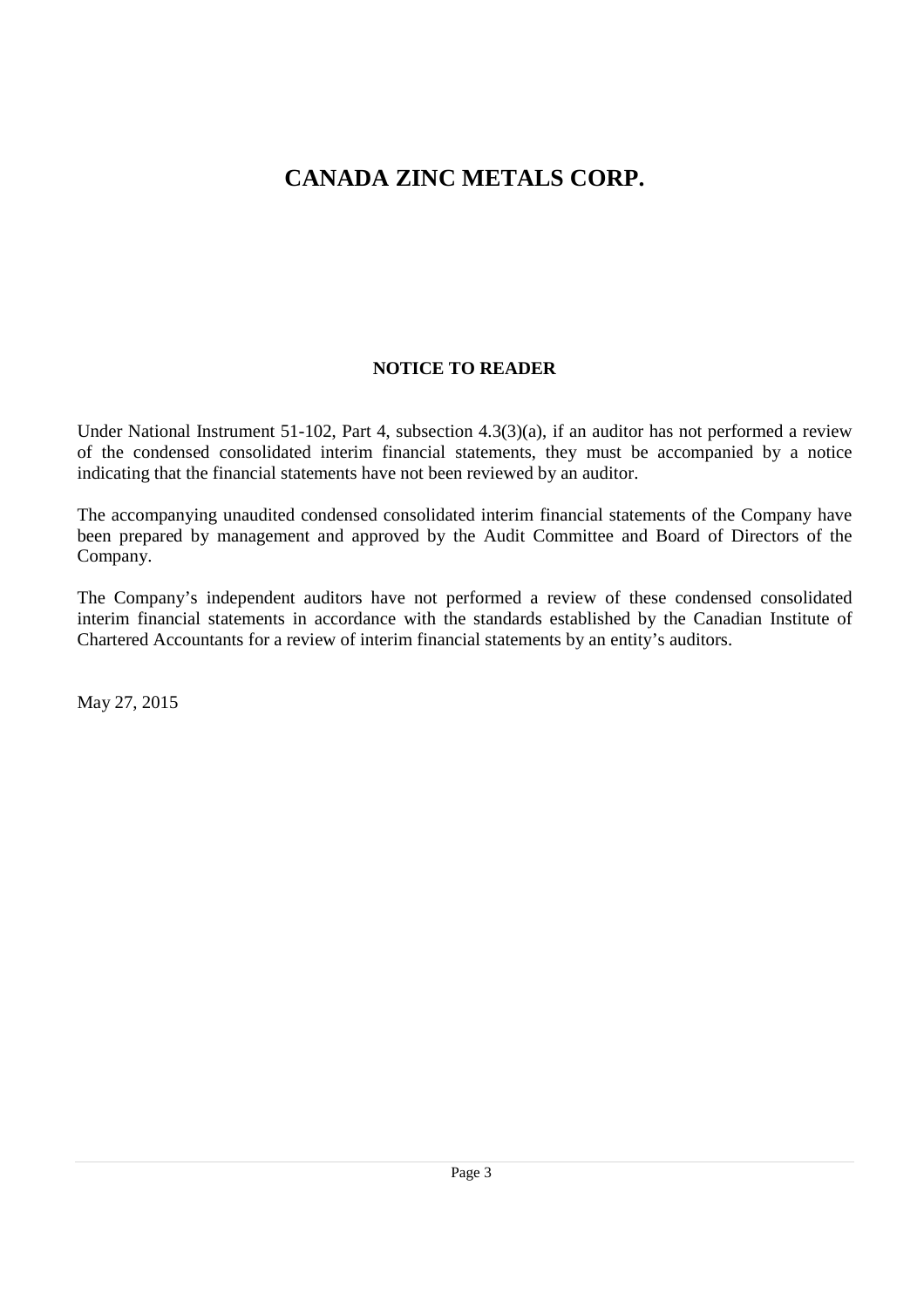Condensed Consolidated Interim Statements of Financial Position As at March 31, 2015 and June 30, 2014 (Expressed in Canadian Dollars - Unaudited)

|                                        | <b>Note</b>    | March 31,        | June 30,         |
|----------------------------------------|----------------|------------------|------------------|
|                                        |                | 2015             | 2014             |
|                                        |                | (unaudited)      | (audited)        |
| <b>Assets</b>                          |                |                  |                  |
| Current assets                         |                |                  |                  |
| Cash                                   |                | 10,165,600<br>\$ | 10,558,472<br>\$ |
| Receivables                            | 3              | 30,184           | 111,761          |
| METC recoverable                       | 10             |                  | 296,846          |
| Prepaid expenses                       |                | 25,357           | 33,187           |
| Marketable securities                  | $\overline{4}$ | 72,658           | 255,796          |
|                                        |                | 10,293,799       | 11,256,062       |
|                                        |                |                  |                  |
| Other assets                           | 6              | 332,500          | 332,500          |
| Equipment and leasehold improvements   | 9              | 286,042          | 345,655          |
| Refundable deposit                     |                | 98,429           | 121,858          |
| Long-term investment                   | 5              | 1,013,009        | 1,001,088        |
| Exploration and evaluation assets      | 10             | 67,539,534       | 66,482,435       |
|                                        |                | \$<br>79,563,313 | \$<br>79,539,598 |
| <b>Liabilities and Equity</b>          |                |                  |                  |
| <b>Current liabilities</b>             |                |                  |                  |
| Trade payables and accrued liabilities | 7              | \$<br>367,605    | \$<br>745,191    |
| Flow-through premium liability         | 8              | 196,925          | 163,498          |
|                                        |                |                  |                  |
|                                        |                | 564,530          | 908,689          |
| Deferred income tax liability          |                | 2,120,000        | 2,120,000        |
|                                        |                |                  |                  |
| <b>Equity</b>                          |                |                  |                  |
| Capital stock                          | 11             | 97,090,090       | 95,367,267       |
| Reserves                               | 11             | 12,288,387       | 12,289,609       |
| Deficit                                |                | (30, 869, 747)   | (29,741,306)     |
| Accumulated other comprehensive loss   |                | (1,629,947)      | (1,404,661)      |
|                                        |                | 76,878,783       | 76,510,909       |
|                                        |                | \$<br>79,563,313 | \$<br>79,539,598 |

#### **Nature and continuance of operations** (Note 1)

**Subsequent events** (Note 16)

The accompanying notes form an integral part of these consolidated financial statements.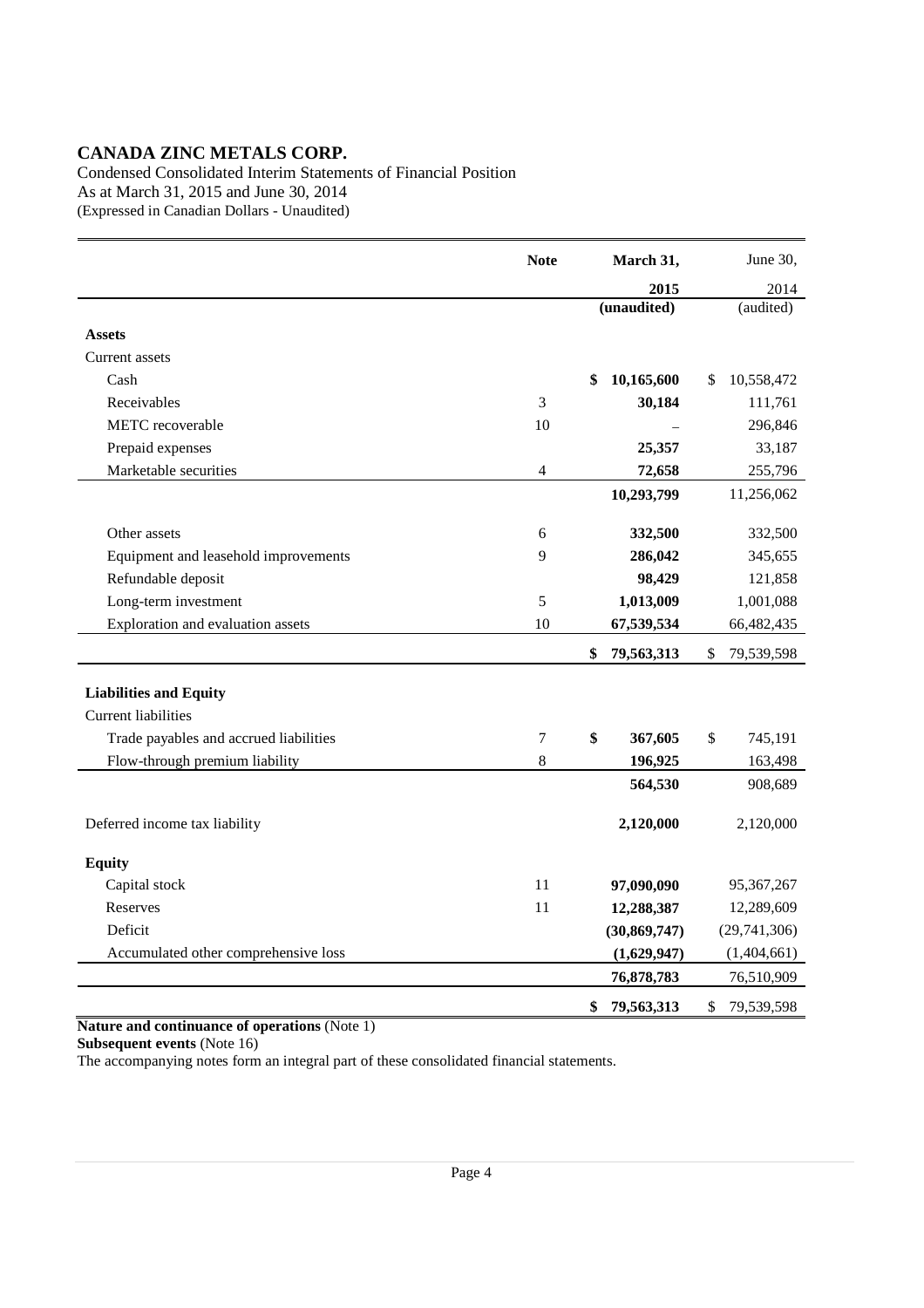### Condensed Consolidated Interim Statements of Changes in Equity

(Expressed in Canadian Dollars - Unaudited)

|                                    |                |                            | Capital Stock                |                          |                           |                          |    |                          |                                               |                     |
|------------------------------------|----------------|----------------------------|------------------------------|--------------------------|---------------------------|--------------------------|----|--------------------------|-----------------------------------------------|---------------------|
|                                    | Note           | Number of<br>common shares | Number of<br>treasury Shares | Common shares<br>Amount  | Treasury shares<br>Amount | Reserves<br>(Note $10$ ) |    | Deficit                  | Accumulated<br>other<br>comprehensive<br>loss | <b>Total Equity</b> |
| <b>Balance, June 30, 2013</b>      |                | 142,299,138                | $-$ \$                       | 92,555,610               | \$                        | 11,931,251               |    | (27, 418, 595)           | (598, 864)<br>$\mathbb{S}$                    | 76,469,402<br>\$    |
| Private placement                  | 11             | 1,450,000                  |                              | 388,750                  |                           | 211,250                  |    |                          | $\overline{\phantom{0}}$                      | 600,000             |
| Flow-through private placement     | 11             | 3,852,230                  |                              | 1,845,327                |                           |                          |    |                          |                                               | 1,845,327           |
| Flow-through premium liability     | 8              |                            | $\overline{\phantom{m}}$     | (257, 228)               |                           |                          |    |                          | $\overline{\phantom{m}}$                      | (257, 228)          |
| Share issuance costs               | 11             |                            |                              | (94, 540)                |                           |                          |    |                          |                                               | (94, 540)           |
| Exercise of options                |                | 1,355,000                  |                              | 967,000                  |                           | (566,950)                |    |                          |                                               | 400,050             |
| Treasury shares                    |                |                            | (68,500)                     | $\equiv$                 | (19,740)                  |                          |    |                          |                                               | (19,740)            |
| Share-based compensation           | 11             |                            |                              |                          |                           | 596,275                  |    |                          |                                               | 596,275             |
| Change in fair value of securities |                |                            |                              |                          |                           |                          |    |                          | (699, 332)                                    | (699, 332)          |
| Net loss for the period            |                |                            |                              |                          |                           |                          |    | (1,353,012)              |                                               | (1,353,012)         |
| Balance, March 31, 2014            |                | 148,956,368                | (68,500)                     | 95,404,919               | (19,740)                  | 12,171,826               |    | (28,771,607)             | (1,298,196)                                   | 77,487,202          |
| Treasury shares repurchased        |                |                            | (46,000)                     | $\overline{\phantom{0}}$ | (17, 912)                 |                          |    |                          |                                               | (17,912)            |
| Share-based compensation           |                |                            |                              |                          |                           | 117,783                  |    |                          |                                               | 117,783             |
| Change in fair value of securities |                |                            |                              |                          |                           |                          |    | $\overline{\phantom{0}}$ | (106, 465)                                    | (106, 465)          |
| Net loss for the period            |                |                            |                              |                          |                           |                          |    | (969.699)                |                                               | (969, 699)          |
| Balance, June 30, 2014             |                | 148,956,368                | (114,500)                    | 95,404,919               | (37, 652)                 | 12,289,609               |    | (29,741,306)             | (1,404,661)                                   | 76,510,909          |
| Private placement                  | 11             | 580,750                    | $\overline{\phantom{0}}$     | 290,375                  |                           |                          |    |                          |                                               | 290,375             |
| Flow-through private placements    | 11             | 2,943,310                  | $\equiv$                     | 1,618,821                |                           |                          |    |                          | $\sim$                                        | 1,618,821           |
| Flow-through premium liability     | 8              |                            |                              | (147, 165)               |                           |                          |    |                          |                                               | (147, 165)          |
| Share issuance costs               | 11             |                            | $\overline{\phantom{a}}$     | (96, 335)                |                           |                          |    |                          | $\overline{\phantom{0}}$                      | (96, 335)           |
| Exercise of options                | 11             | 200,000                    | Ē,                           | 143,169                  |                           | (63, 169)                |    |                          |                                               | 80,000              |
| Treasury shares cancelled          | 11             | (117,000)                  | 117,000                      | (75, 341)                | 38,482                    | 36,859                   |    |                          |                                               |                     |
| Treasury shares repurchased        | 11             | $\overline{\phantom{0}}$   | (141,500)                    |                          | (49, 183)                 |                          |    |                          |                                               | (49, 183)           |
| Share-based compensation           | 11             |                            |                              |                          |                           | 25.088                   |    |                          |                                               | 25,088              |
| Change in fair value of securities | $\overline{4}$ |                            |                              |                          |                           |                          |    |                          | (225, 286)                                    | (225, 286)          |
| Net loss for the period            |                |                            |                              |                          |                           |                          |    | (1,128,441)              |                                               | (1, 128, 441)       |
| Balance, March 31, 2015            |                | 152,563,428                | $(139,000)$ \$               | 97,138,443               | \$<br>(48, 353)           | \$<br>12,288,387         | \$ | (30, 869, 747)           | (1,629,947)<br>\$                             | \$76,878,783        |

The accompanying notes form an integral part of these consolidated financial statements.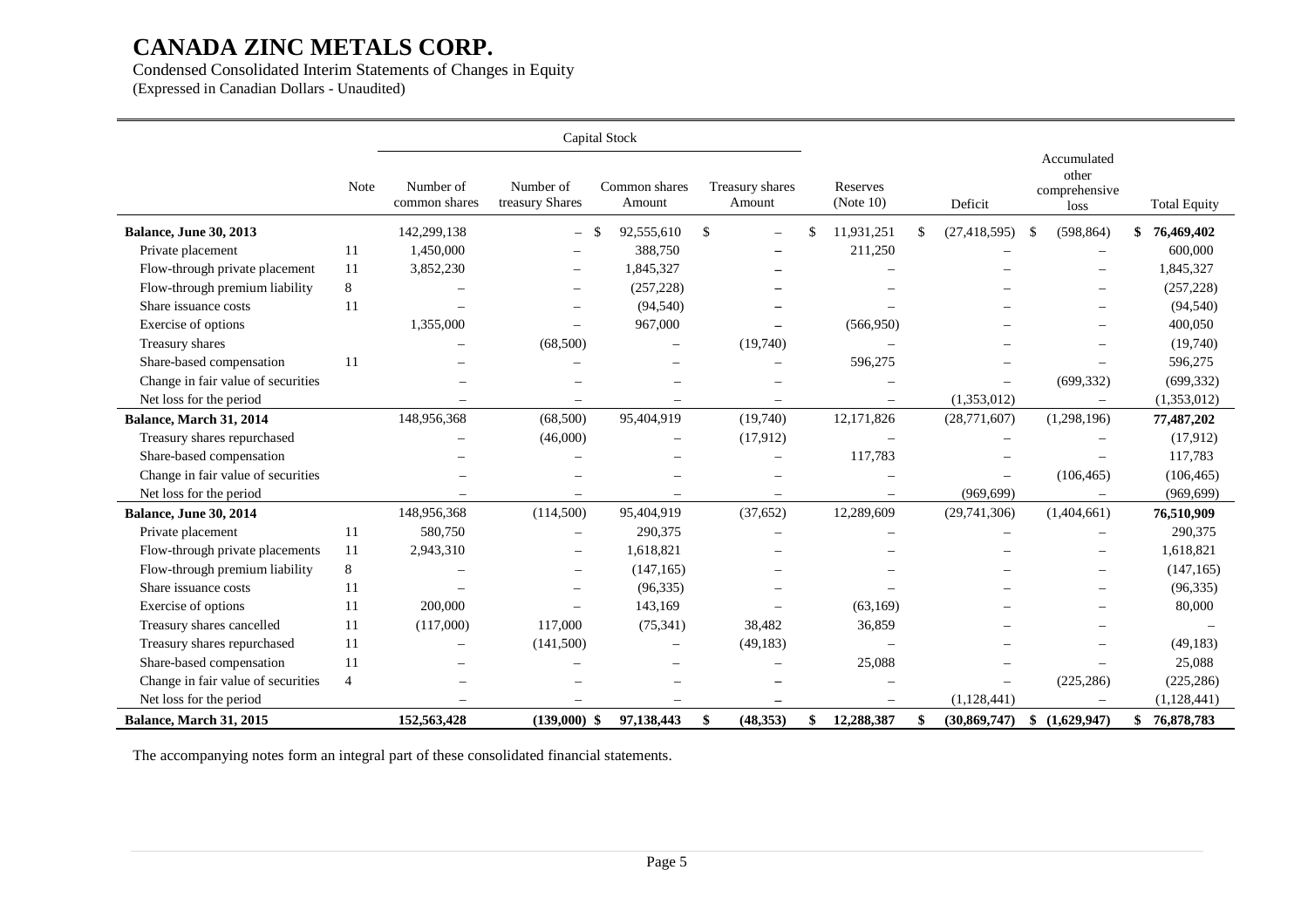Condensed Consolidated Interim Statements of Operations and Comprehensive Loss (Expressed in Canadian Dollars - Unaudited)

|                                                         |             |                  | Three months ended |                   | Nine months ended |
|---------------------------------------------------------|-------------|------------------|--------------------|-------------------|-------------------|
|                                                         |             |                  | March 31,          |                   | March 31,         |
|                                                         | <b>Note</b> | 2015             | 2014               | 2015              | 2014              |
| <b>ADMINISTRATION EXPENSES</b>                          |             |                  |                    |                   |                   |
| Administration                                          | 13          | \$<br>15,000     | \$<br>15,000       | \$<br>45,000      | \$<br>45,000      |
| Bank charges and interest                               |             | 388              | 2,028              | 1,700             | 3,196             |
| <b>Bonuses</b>                                          | 13          |                  | 22,005             | 38,184            | 48,906            |
| Consulting                                              | 13          | 8,750            | 25,826             | 45,876            | 89,977            |
| Depreciation                                            | 9           | 1,951            | 1,231              | 3,914             | 3,696             |
| Directors' fees                                         | 13          | 12,500           | 12,500             | 37,500            | 37,500            |
| Flow-through taxes (recovery)                           |             |                  |                    | (3,005)           | 15,952            |
| Investor relations                                      |             | 624              | 624                | 4,899             | 1,540             |
| Management fees                                         | 13          | 88,500           | 73,500             | 265,500           | 220,500           |
| Marketing                                               |             |                  | 51,425             | 215,550           | 83,803            |
| Office and miscellaneous                                |             | 15,166           | 7,704              | 58,602            | 57,459            |
| Professional fees                                       |             | 362              | 327                | 7,012             | 24,441            |
| <b>Regulatory fees</b>                                  |             | 2,350            | 3,228              | 12,029            | 12,107            |
| Rent                                                    |             | 19,972           | 22,895             | 62,566            | 68,060            |
| Share-based compensation                                | 11          | 3,116            | 44,990             | 25,088            | 596,275           |
| Transfer agent fees                                     |             | 1,522            | 2,373              | 8,607             | 5,036             |
| Travel and promotion                                    |             | 63,917           | 47,900             | 197,628           | 114,802           |
| Wages and benefits                                      |             | 117,473          | 116,517            | 344,725           | 371,294           |
| Loss before other items                                 |             | (351,591)        | (450,073)          | (1,371,375)       | (1,799,544)       |
| <b>OTHER ITEMS</b>                                      |             |                  |                    |                   |                   |
| Interest income                                         |             | 40,375           | 54,458             | 129,196           | 143,488           |
| Recovery of expenses                                    |             |                  |                    |                   | 63,213            |
| Other income                                            |             |                  | 506                |                   | 18,760            |
| Loss on sale of marketable securities                   |             |                  | (55,045)           |                   | (55,045)          |
| Write-off of equipment and                              |             |                  |                    |                   |                   |
| leasehold improvements                                  |             |                  |                    |                   | (377)             |
|                                                         |             | 40,375           | (81)               | 129,196           | 170,039           |
| Loss before income taxes                                |             | (311,216)        | (450, 154)         | (1,242,179)       | (1,629,505)       |
| Deferred income tax recovery                            | 8           | 20,040           |                    | 113,738           | 276,493           |
| Loss before comprehensive loss                          |             | (291, 176)       | (450, 154)         | (1,128,441)       | (1,353,012)       |
| Adjustment for change in fair value                     |             |                  |                    |                   |                   |
| of marketable securities                                |             | (105,983)        | (193, 382)         | (225, 286)        | (699, 332)        |
| Comprehensive loss for the period                       |             | \$<br>(397, 159) | \$<br>(643, 536)   | \$<br>(1,353,727) | \$<br>(2,052,344) |
| Basic and diluted loss per share                        |             | \$<br>(0.002)    | \$<br>(0.003)      | \$<br>(0.007)     | \$<br>(0.009)     |
| Weighted average number of common<br>shares outstanding |             | 152,563,428      | 147,193,495        | 151,345,161       | 144,495,418       |

The accompanying notes form an integral part of these condensed consolidated interim financial statements.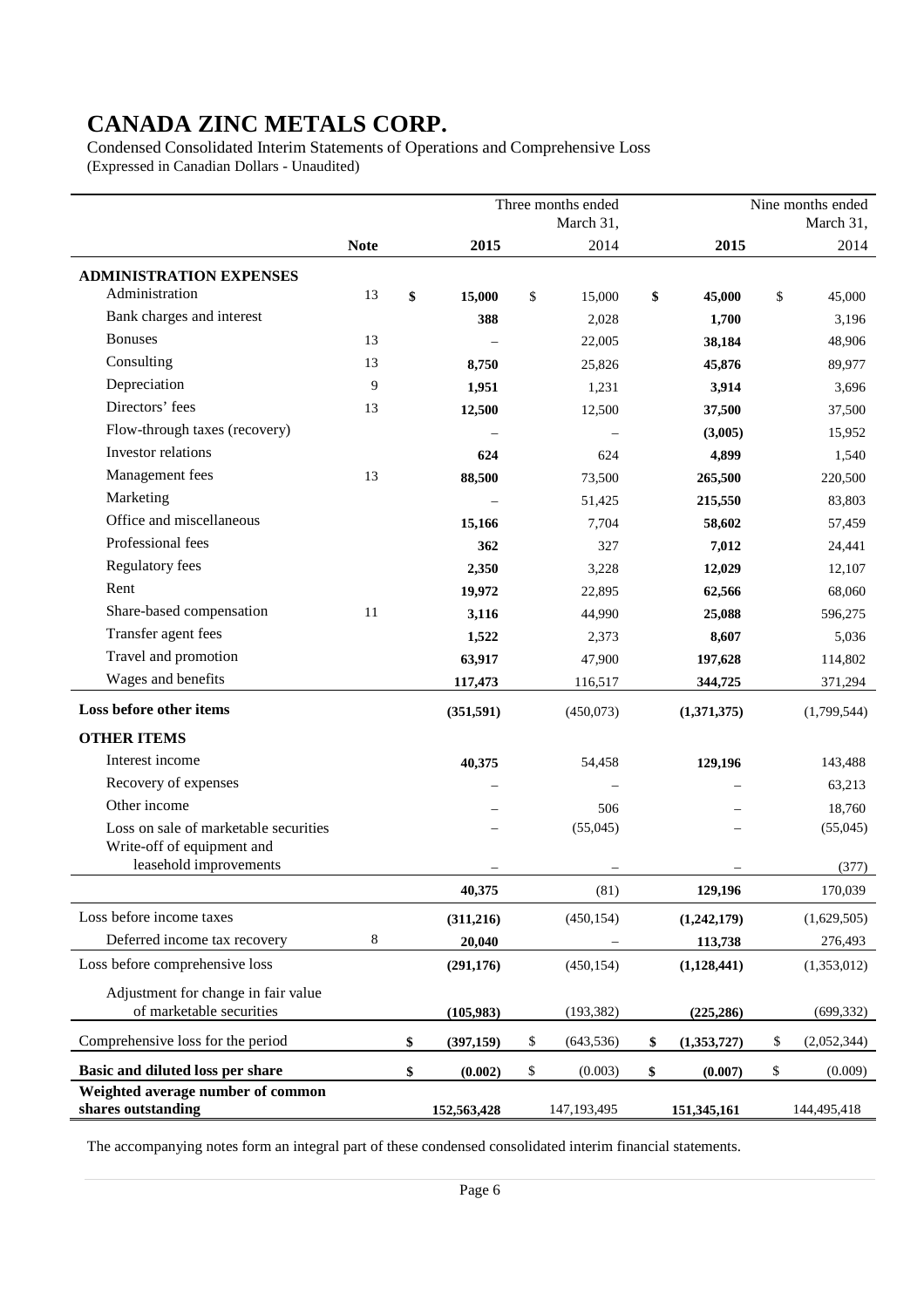Condensed Consolidated Interim Statements of Cash Flows (Expressed in Canadian Dollars - Unaudited)

|                                                          |                  | Three months ended       | Nine months ended |              |                   |  |
|----------------------------------------------------------|------------------|--------------------------|-------------------|--------------|-------------------|--|
|                                                          |                  | March 31,                |                   |              | March 31,         |  |
|                                                          | 2015             | 2014                     |                   | 2015         | 2014              |  |
| <b>CASH FLOWS FROM OPERATING ACTIVITIES</b>              |                  |                          |                   |              |                   |  |
| Loss for the period before comprehensive loss            | \$<br>(291, 176) | \$<br>(450, 154)         | \$                | (1,128,441)  | (1,353,012)<br>\$ |  |
| Items not affecting cash:                                |                  |                          |                   |              |                   |  |
| Depreciation                                             | 1,951            | 1,231                    |                   | 3,914        | 3,696             |  |
| Interest accrued on long-term investment                 | (3,916)          |                          |                   | (11, 921)    |                   |  |
| Share-based compensation                                 | 3,116            | 44,990                   |                   | 25,088       | 596,275           |  |
| Loss on sale of marketable securities                    |                  | 55,045                   |                   |              | 55,045            |  |
| Deferred income tax recovery                             | (20, 040)        | $\overline{\phantom{0}}$ |                   | (113, 738)   | (276, 493)        |  |
| Write-off of equipment and leasehold                     |                  | $\overline{\phantom{0}}$ |                   |              | 377               |  |
| improvements                                             |                  |                          |                   |              |                   |  |
| Changes in non-cash working capital items:               |                  |                          |                   |              |                   |  |
| Decrease in receivables                                  | (3,151)          | 46,587                   |                   | 81,577       | 3,769             |  |
| (Increase) decrease in prepaid expenses                  | 8,883            | (4,696)                  |                   | 7,830        | 549               |  |
| Increase (decrease) in accounts payable and              |                  |                          |                   |              |                   |  |
| accrued liabilities                                      | 14,560           | (115, 725)               |                   | (69, 196)    | (80, 805)         |  |
| Decrease in due to related parties                       | (683)            | (16, 937)                |                   |              | (11, 425)         |  |
| Cash used in operating activities                        | (290, 456)       | (439, 659)               |                   | (1,204,887)  | (1,062,024)       |  |
| <b>CASH FLOWS FROM INVESTING ACTIVITIES</b>              |                  |                          |                   |              |                   |  |
| Equipment and leasehold improvements                     | (6,230)          |                          |                   | (7,619)      | (37,057)          |  |
| Marketable securities costs                              |                  | 21,325                   |                   | (42, 148)    | (42, 340)         |  |
| Refundable deposit                                       |                  | 23,429                   |                   | 23,429       | 23,429            |  |
| <b>METC</b> recovered                                    | 44,175           | 740,349                  |                   | 341,021      | 740,349           |  |
| Resource property costs                                  | (55,065)         | (225, 644)               |                   | (1,346,346)  | (2,999,224)       |  |
| Cash provided by (used in) investing activities          | (17, 120)        | 559,459                  |                   | (1,031,663)  | (2,314,843)       |  |
| <b>CASH FLOWS FROM FINANCING ACTIVITIES</b>              |                  |                          |                   |              |                   |  |
| Issuance of common shares, net                           |                  | 1,436,424                |                   | 1,892,861    | 2,750,837         |  |
| Common shares repurchased                                | (7,965)          | (9,028)                  |                   | (49, 183)    | (19,740)          |  |
| Cash provided by (used in) financing activities          | (7,965)          | 1,427,396                |                   | 1,843,678    | 2,731,097         |  |
| Change in cash and cash equivalents during the<br>period | (315,541)        | 1,547,196                |                   | (392, 872)   | (645,770)         |  |
| Cash and cash equivalents, beginning of period           | 10,481,141       | 10,835,741               |                   | 10,558,472   | 13,028,707        |  |
| Cash and cash equivalents, end of period                 | \$10,165,600     | \$12,382,937             |                   | \$10,165,600 | \$12,382,937      |  |

Supplemental disclosure with respect to cash flows (Note 12)

The accompanying notes form an integral part of these condensed consolidated interim financial statements.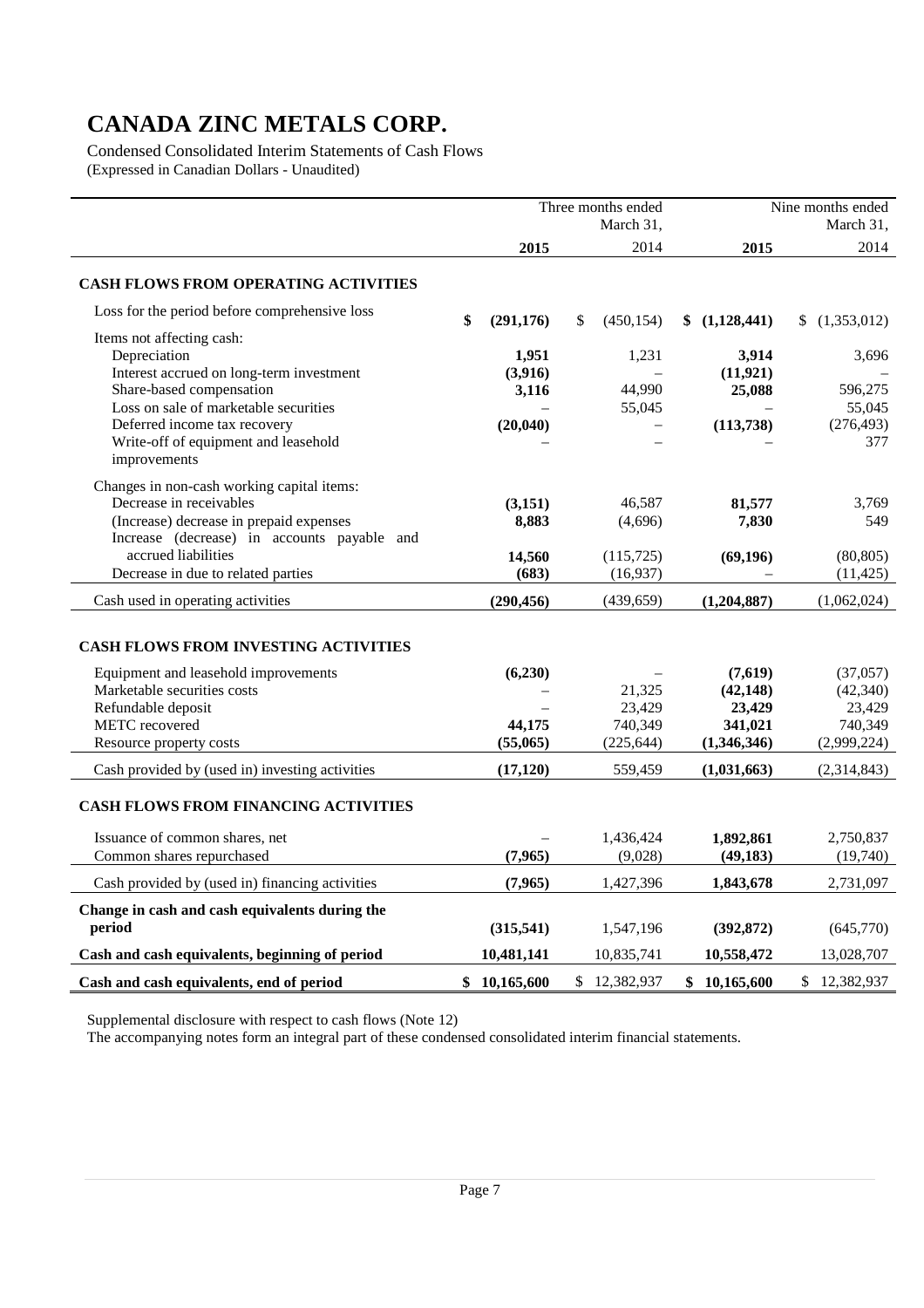Notes to Condensed Consolidated Interim Financial Statements For the nine months ended March 31, 2015 and 2014 (Expressed in Canadian Dollars, unless otherwise stated) (Unaudited, prepared by management)

### **1. NATURE AND CONTINUANCE OF OPERATIONS**

Canada Zinc Metals Corp. (the "Company") is incorporated under the laws of the Province of British Columbia. The Company operates in one business segment, that being the exploration and evaluation of resource properties in Canada, and has not yet determined whether these properties contain ore reserves that are economically recoverable. The recoverability of the amounts shown for exploration and evaluation assets is dependent upon the existence of economically recoverable reserves, the ability of the Company to obtain necessary financing to complete their development, and upon future profitable production.

The Company's head office and principal address is Suite 2050-1055 West Georgia Street, PO Box 11121, Royal Centre, Vancouver, BC V6E 3P3. The registered and records office is Suite 700-595 Burrard St., PO Box 49290, Vancouver, BC V7X 1S8.

These consolidated financial statements have been prepared on a going concern basis, which presumes that the Company will be able to realize its assets and discharge its liabilities in the normal course of business for the foreseeable future. The Company has incurred losses since its inception and the ability of the Company to continue as a going-concern depends upon its ability to raise adequate financing and to commence profitable operations in the future.

While the Company has been successful in obtaining its required financing in the past, mainly through the issuance of equity capital, there is no assurance that such financing will be available or be available on favorable terms. An inability to raise additional financing may impact the future assessment of the Company as a going concern. The consolidated financial statements do not include adjustments to amounts and classifications of assets and liabilities that might be necessary should the Company be unable to continue operations.

At March 31, 2015, the Company has a positive cash working capital position of \$9,926,194 (June 30, 2014 - \$10,510,871), including cash and cash equivalents of \$10,165,600, of which \$2,000,313 is committed to exploration expenditures qualifying for a flow-through program. Management believes the Company has sufficient working capital to maintain its operations and its activities for the next fiscal year.

### **2. SIGNIFICANT ACCOUNTING POLICIES AND BASIS OF PREPARATION**

These financial statements were authorized for issue on May 27, 2015 by the directors of the Company.

### *Statement of compliance*

These condensed consolidated interim financial statements have been prepared in accordance with International Accounting Standard 34, Interim Financial Reporting ("IAS 34") using accounting policies consistent with International Financial Reporting Standards ("IFRS") as issued by the International Accounting Standards Board ("IASB").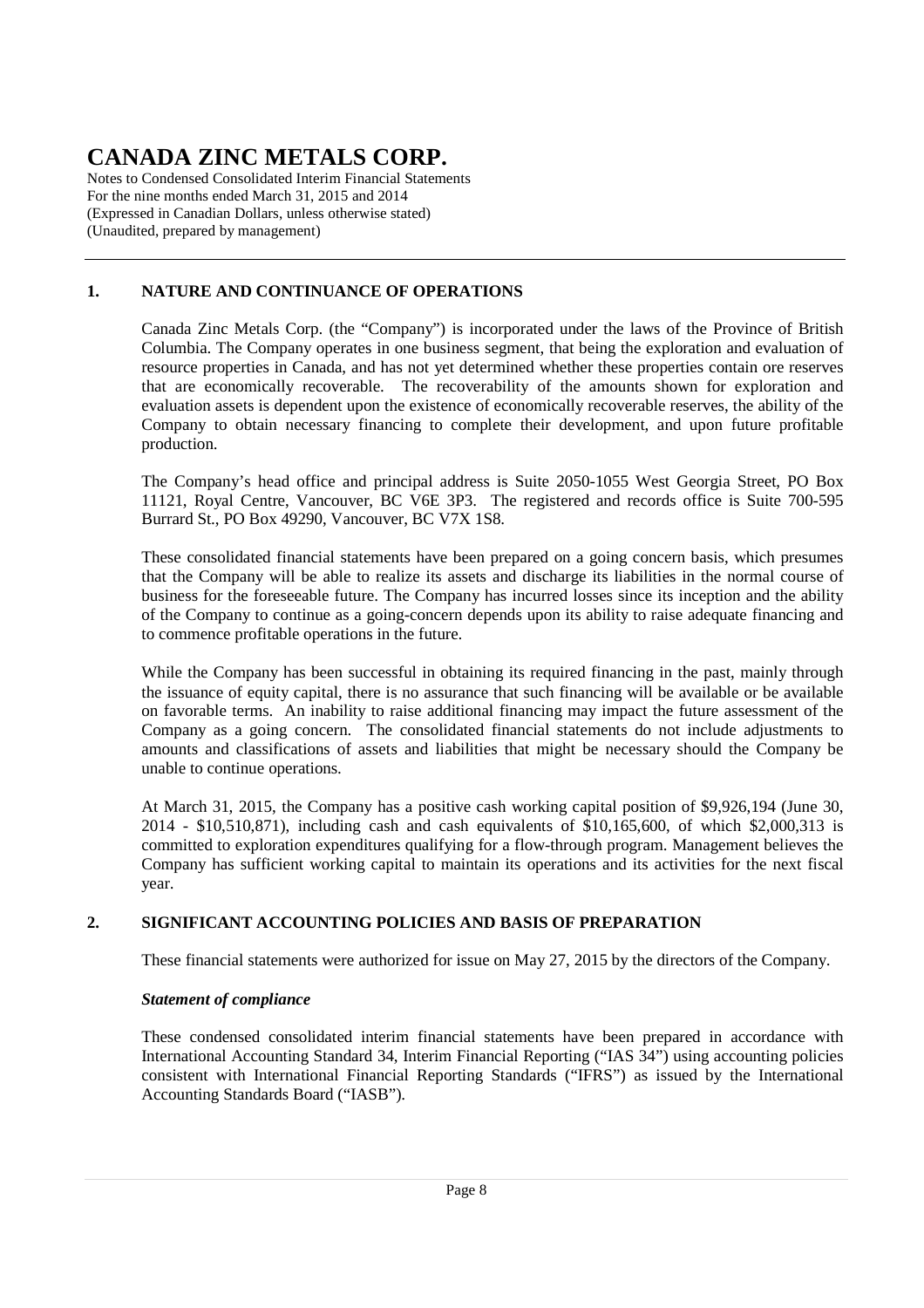Notes to Condensed Consolidated Interim Financial Statements For the nine months ended March 31, 2015 and 2014 (Expressed in Canadian Dollars, unless otherwise stated) (Unaudited, prepared by management)

# **2. SIGNIFICANT ACCOUNTING POLICIES AND BASIS OF PREPARATION (cont'd)**

### *Statement of compliance (cont'd)*

These condensed consolidated interim financial statements have been prepared using accounting policies consistent with those used in the Company's annual financial statements for the year ended June 30, 2014 except for new standards, interpretations and amendments mandatory effective for the first time from July 1, 2014. It is therefore recommended that these condensed interim financial statements be read in conjunction with the Company's audited consolidated financial statements for the year ended June 30, 2014.

Section *New standards and interpretations* in Note 2 below sets out the impact of new standards, interpretations and amendments that have had a material effect on the financial statements.

### *Basis of Preparation*

These condensed consolidated interim financial statements of the Company have been prepared on an accrual basis except for certain cash flow information and are based on historical costs, except for certain financial instruments classified as financial instruments at fair value through profit and loss or availablefor-sale which are stated at their fair value. The consolidated interim financial statements are presented in Canadian dollars unless otherwise noted, which is also the functional currency of the Company and its subsidiary.

The accounting policies chosen by the Company have been applied consistently to all periods presented.

### *Principles of consolidation*

These condensed consolidated interim financial statements include amounts of the Company and its wholly owned subsidiary Ecstall Mining Corp. ("Ecstall"), a company incorporated under the laws of the Province of British Columbia and engaged in the exploration and evaluation of resource properties.

Subsidiaries are corporations in which the Company is able to control the financial operating, investing and financing activities and policies, which is the authority usually connected with holding majority voting rights. The consolidated financial statements include the accounts of the Company and its controlled entity from the date on which control was acquired. Ecstall uses the same reporting period and the same accounting policies as the Company.

All inter-entity balances and transactions, including unrealized profits and losses arising from intercompany transactions, have been eliminated in full on consolidation.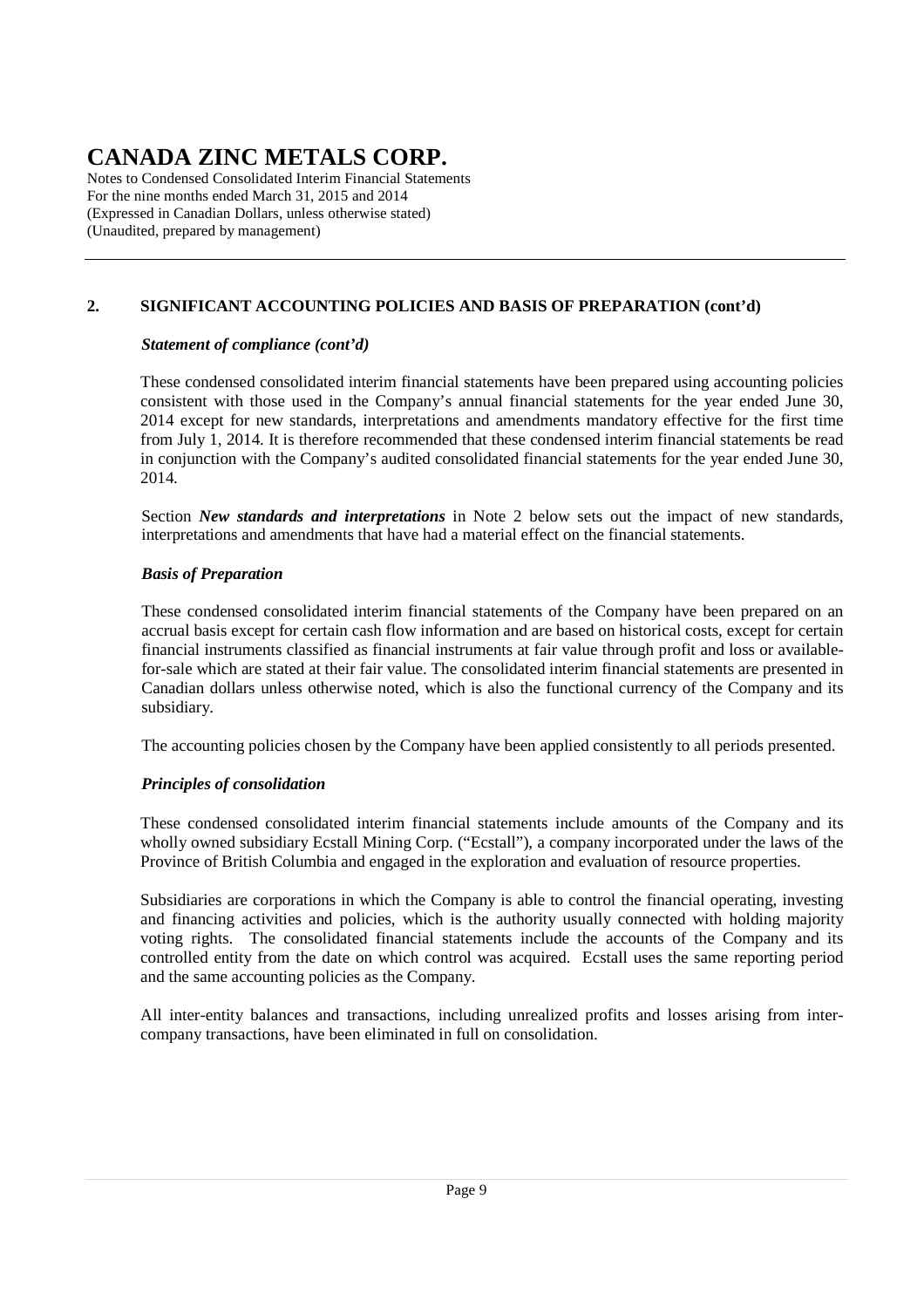Notes to Condensed Consolidated Interim Financial Statements For the nine months ended March 31, 2015 and 2014 (Expressed in Canadian Dollars, unless otherwise stated) (Unaudited, prepared by management)

# **2. SIGNIFICANT ACCOUNTING POLICIES AND BASIS OF PREPARATION (cont'd)**

### *New standards and interpretations*

The standards and interpretations within IFRS are subject to change and accordingly, the accounting policies that are relevant to these interim financial statements will be finalized when the annual IFRS financial statements are prepared for the year ending June 30, 2015.

The following new and amended standards were effective for the Company on July 1, 2014. There was no material impact on the consolidated financial statements arising from the implementation of these standards.

*• IAS 32, Offsetting Financial Assets and Financial Liabilities (Amendment).* The standard amends IAS 32 to clarify the application of the offsetting requirements.

*• IFRS 2, Share-based payments (Amendment).* The amended standard includes amended definitions of vesting and market condition, and new definition of performance and service condition.

*• IFRS 10, Investment Entities (Amendment).* The standard amends IFRS 10, IFRS 12 and IAS 27 to provide investment entities exemption from the consolidation of particular subsidiaries and instead require that investment entities measure the investment in each eligible subsidiary at fair value through profit and loss in accordance with IFRS 9 and IAS 39.

*• IFRIC 21, Levies*: IFRIC 21 is an interpretation of IAS 37, Provisions, Contingent Liabilities and Contingent Assets, on the accounting for levies imposed by governments. IAS 37 sets out criteria for the recognition of a liability, one of which is the requirement for the entity to have a present obligation as a result of a past event. IFRIC 21 clarifies that the obligating event that gives rise to a liability to pay a levy is the activity described in the relevant legislation that triggers the payment of the levy.

### *Standards and interpretations issued but not yet effective*

Certain new standards, interpretations, amendments and improvements to existing standards were issued by the IASB or IFRIC. The standards have not yet been adopted by the Company and are being evaluated to determine their impact.

*IFRS 7:* Amended to require additional disclosures on transition from IAS 39 and IFRS 9, effective for annual periods beginning on or after January 1, 2018.

*IFRS 9:* New standard that replaced IAS 39 for classification and measurement, effective for annual periods beginning on or after January 1, 2018.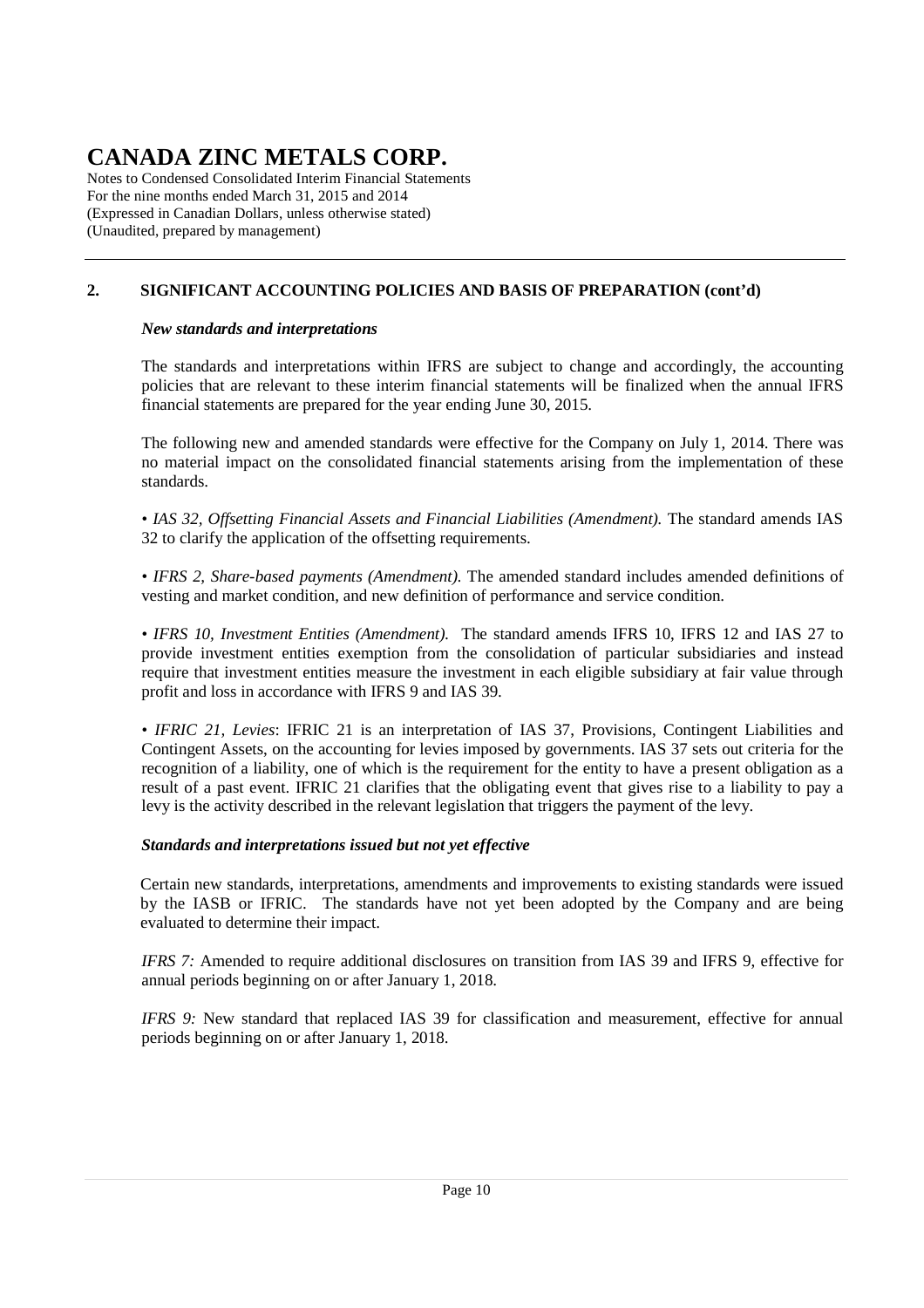Notes to Condensed Consolidated Interim Financial Statements For the nine months ended March 31, 2015 and 2014 (Expressed in Canadian Dollars, unless otherwise stated) (Unaudited, prepared by management)

### **2. SIGNIFICANT ACCOUNTING POLICIES AND BASIS OF PREPARATION (cont'd)**

### *Significant accounting judgements, estimates and assumptions*

The preparation of financial statements in conformity with IFRS requires management to make judgments, estimates and assumptions that affect the reported amount of assets and liabilities and the disclosure of contingent liabilities at the date of the financial statements and the reported amount of expenses during the reporting period.

Estimates and assumptions are continuously evaluated and are based on management's experience and other factors, including expectations of future events that are believed to be reasonable under the circumstances. However, actual outcomes can differ from these estimates.

### **Critical judgments**

The preparation of our consolidated financial statements requires us to make judgments regarding the going concern of the Company as discussed in Note 1.

### **Key Sources of Estimation Uncertainty**

Significant estimates made by management affecting our consolidated financial statements include:

### *Share-based compensation*

We measure our share-based compensation expense by reference to the fair value of the stock options at the date at which they are granted. Estimating fair value for granted stock options requires determining the most appropriate valuation model which is dependent on the terms and conditions of the grant. This estimate also requires determining the most appropriate inputs to the valuation model including the expected life of the option, volatility, dividend yield, and rate of forfeitures and making assumption about them. The value of the share-based compensation expense for the period is disclosed in Note 11.

### *Financial instruments*

The fair values of financial instruments are estimated based upon market and third party inputs. These estimates are subject to change with fluctuations in commodity prices, interest rates, foreign currency exchange rates and estimates of non-performance risk.

### *Deferred tax assets & liabilities*

The measurement of deferred income tax provision is subject to uncertainty associated with the timing of future events and changes in legislation, tax rates and interpretations by tax authorities. The estimation of taxes includes evaluating the recoverability of deferred tax assets based on an assessment of the Company's ability to utilize the underlying future tax deductions against future taxable income prior to expiry of those deductions.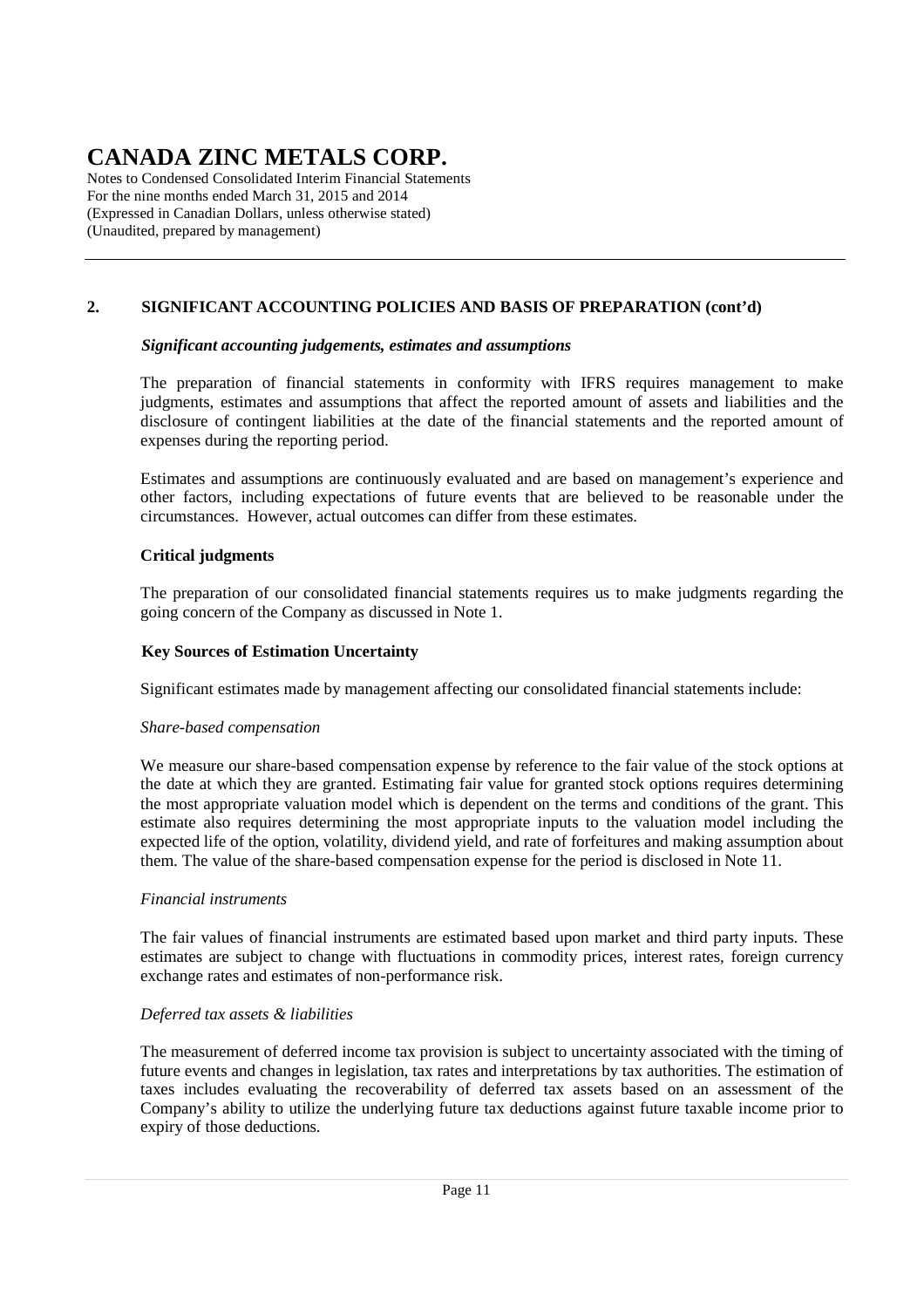Notes to Condensed Consolidated Interim Financial Statements For the nine months ended March 31, 2015 and 2014 (Expressed in Canadian Dollars, unless otherwise stated) (Unaudited, prepared by management)

# **2. SIGNIFICANT ACCOUNTING POLICIES AND BASIS OF PREPARATION (cont'd)**

### *Significant accounting judgements, estimates and assumptions (cont'd)*

Management assesses whether it is probable that some or all of the deferred income tax assets will not be realized. The ultimate realization of deferred tax assets is dependent upon the generation of future taxable income, which in turn is dependent upon the successful operations of the Company. To the extent that management's assessment of the Company's ability to utilize future tax deductions changes, the Company would be required to recognize more or fewer deferred tax assets, and deferred tax provisions or recoveries could be affected.

### *Useful life of equipment and leasehold improvements*

Each significant component of an item of Equipment and Leasehold improvements is depreciated over its estimated useful life. Estimated useful lives are determined based on current facts and past experience, and take into consideration the anticipated physical life of the asset, existing long-term sales agreements and contracts, current and forecasted demand, the potential for technological obsolescence, and regulations.

#### *Carrying value and recoverability of exploration and evaluation assets*

The carrying amount of Company's exploration and evaluation assets does not necessarily represent present or future values, and the Company's exploration and evaluation assets have been accounted for under the assumption that the carrying amount will be recoverable. Recoverability is dependent on various factors, including the discovery of economically recoverable reserves, the ability of the Company to obtain the necessary financing to complete the development and upon future profitable production or proceeds from the disposition of the mineral properties themselves. Additionally, there are numerous geological, economic, environmental and regulatory factors and uncertainties that could impact management's assessment as to the overall viability of its properties or to the ability to generate future cash flows necessary to cover or exceed the carrying value of the Company's exploration and evaluation assets.

### *Financial instruments*

All financial instruments are initially recognized at fair value on the statement of financial position. The Company has classified each financial instrument into one of the following categories: (1) financial assets or liabilities at fair value through profit or loss ("FVTPL"), (2) loans and receivables, (3) available-for-sale financial assets, (4) held-to-maturity financial assets, and (5) other financial liabilities. Subsequent measurement of financial instruments is based on their classification.

Financial assets and liabilities at FVTPL are subsequently measured at fair value with changes in those fair values recognized in net earnings. "Available-for-sale" financial assets are subsequently measured at fair value with changes in fair value recognized in other comprehensive income (loss), net of tax. "Heldto-maturity" financial assets, "loans and receivables", and "other financial liabilities" are subsequently measured at amortized cost using the effective interest method.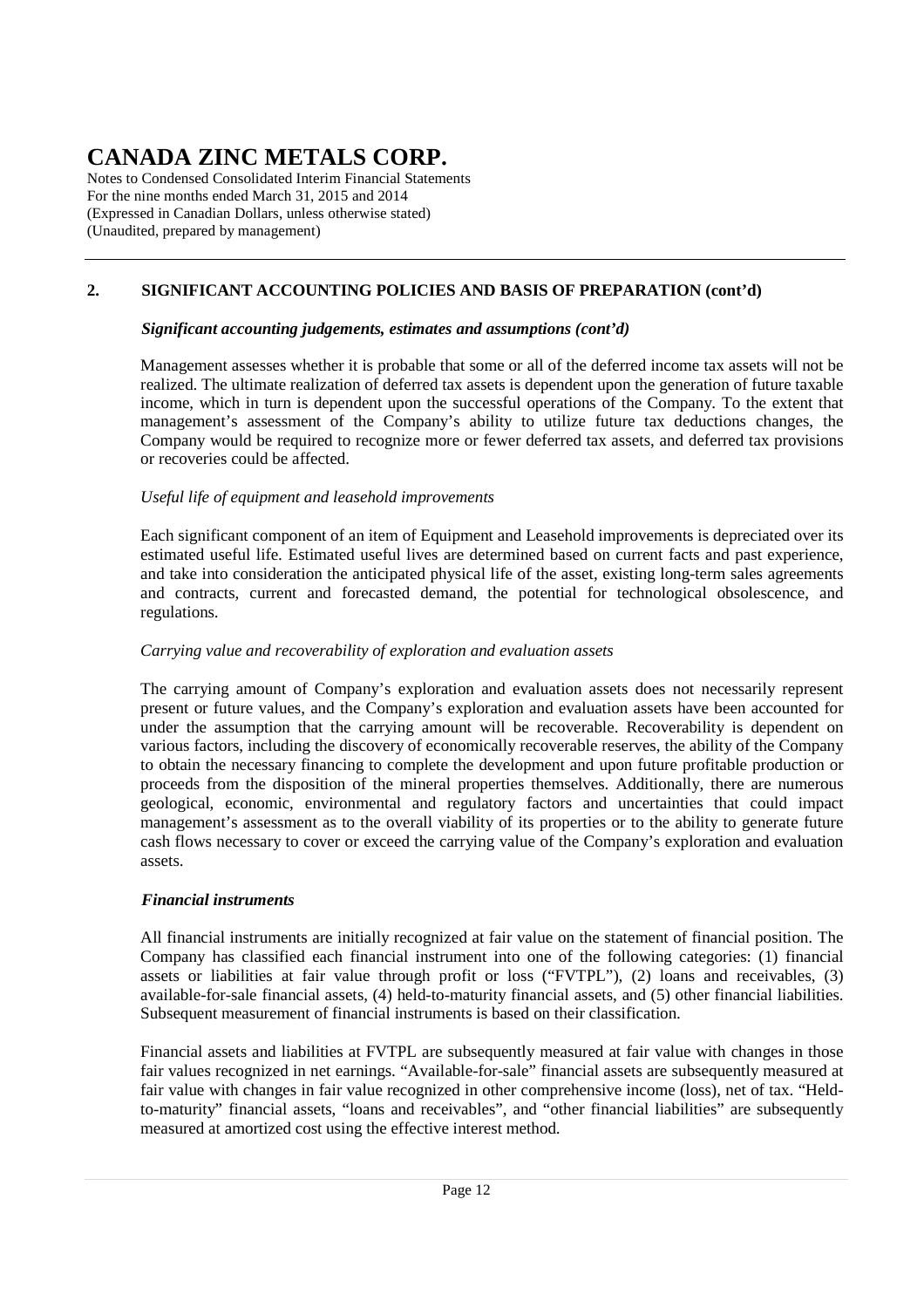Notes to Condensed Consolidated Interim Financial Statements For the nine months ended March 31, 2015 and 2014 (Expressed in Canadian Dollars, unless otherwise stated) (Unaudited, prepared by management)

### **2. SIGNIFICANT ACCOUNTING POLICIES AND BASIS OF PREPARATION (cont'd)**

### *Financial instruments (cont'd)*

Fair value hierarchy

The Company uses the following hierarchy for determining and disclosing the fair value of the financial instruments by valuation technique:

- i) Level 1 Applies to assets or liabilities for which there are quoted prices in active markets for identical assets or liabilities.
- ii) Level 2 Applies to assets or liabilities for which there are inputs other than quoted prices included in Level 1 that are observable for the asset or liability, either directly such as quoted prices for similar assets or liabilities in active markets or indirectly such as quoted prices for identical assets or liabilities in markets with insufficient volume or infrequent transactions.
- iii) Level 3 Applies to assets or liabilities for which there are unobservable market data.

 Cash and cash equivalents, long-term investment and marketable securities have been measured at fair value using Level 1 inputs.

The Company has classified its cash and long-term investment as at FVTPL. Marketable securities are classified as available-for-sale. Receivables (excluding GST receivable) and refundable deposit are classified as loans and receivables, trade payables are classified as other financial liabilities, all of which are measured at amortized cost.

|                              | Loans &<br>receivables         |    | Available for<br>sale |     | Fair Value<br>through Profit<br>or Loss |               | Other<br>financial<br>liabilities |
|------------------------------|--------------------------------|----|-----------------------|-----|-----------------------------------------|---------------|-----------------------------------|
| <b>Financial assets</b>      |                                |    |                       |     |                                         |               |                                   |
| Cash                         | \$<br>$\overline{\phantom{0}}$ | \$ |                       | \$  | 10,165,600                              | <sup>\$</sup> |                                   |
| Receivables                  | 3,097                          |    |                       |     |                                         |               |                                   |
| Marketable securities        |                                |    | 72,658                |     |                                         |               |                                   |
| Long-term investment         |                                |    |                       |     | 1,013,009                               |               |                                   |
| Refundable deposit           | 98,429                         |    |                       |     |                                         |               |                                   |
| <b>Financial liabilities</b> |                                |    |                       |     |                                         |               |                                   |
| Trade payables               |                                |    |                       |     |                                         |               | 324,634                           |
|                              | \$<br>101,526                  |    | 72,658                | \$. | 11,178,609                              | S             | 324,634                           |

The Company's financial instruments at March 31, 2015 are as follows:

Unless otherwise disclosed their carrying values approximate their fair values due to the short term nature of these instruments.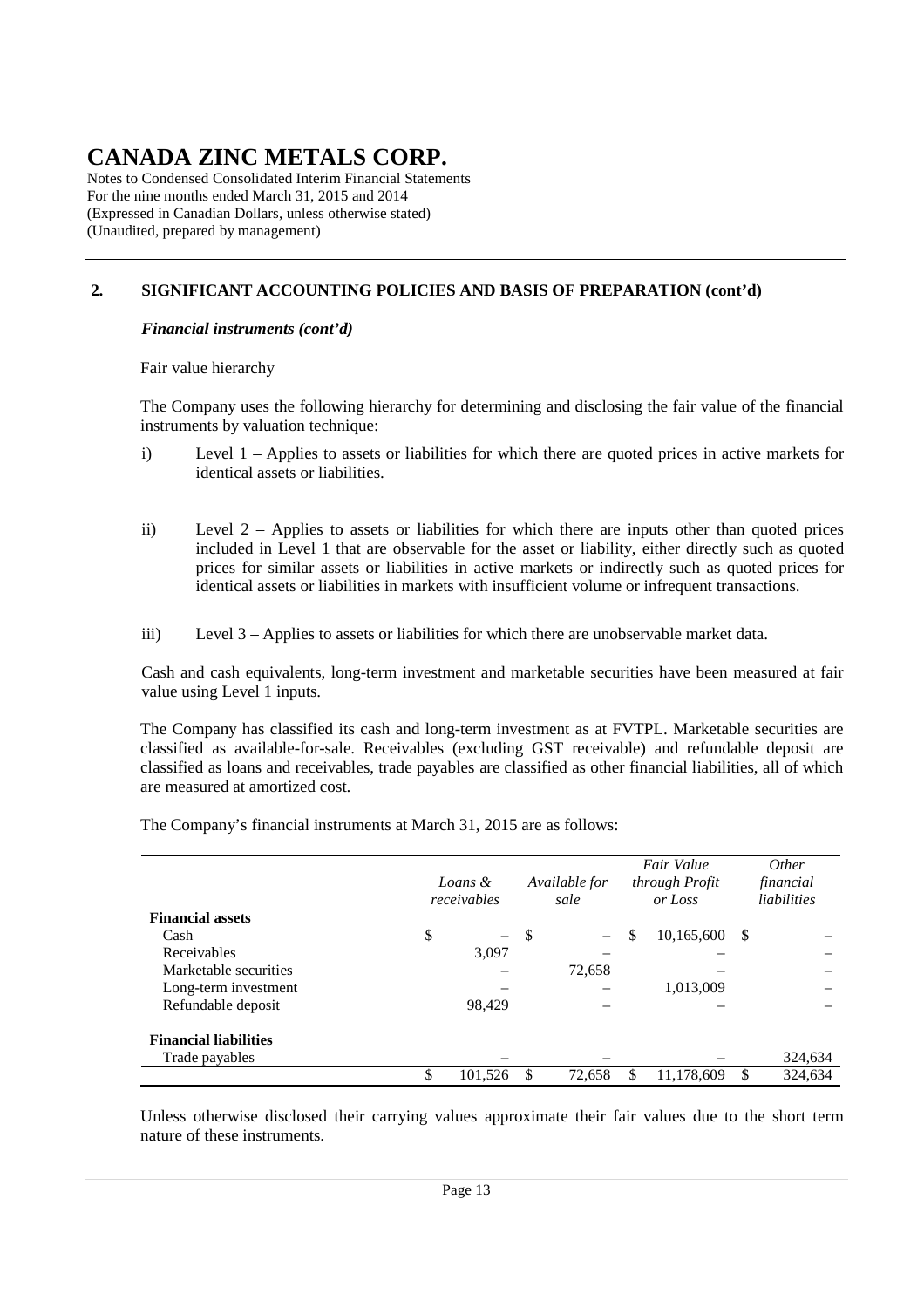Notes to Condensed Consolidated Interim Financial Statements For the nine months ended March 31, 2015 and 2014 (Expressed in Canadian Dollars, unless otherwise stated) (Unaudited, prepared by management)

### **3. RECEIVABLES**

|                              |    | March 31, 2015 | June 30, 2014 |  |
|------------------------------|----|----------------|---------------|--|
| Government Sales Tax credits | \$ | 27,087         | \$<br>51,574  |  |
| Accrued interest (Note 6)    |    | 3,097          | 536           |  |
| Other                        |    |                | 59,651        |  |
|                              | S  | 30,184         | 111,761       |  |

 Other receivables at June 30, 2014 consisted of a refund of flow-through Part XII.6 tax recorded as a result of the CRA assessment of the "look-back" renunciation on the November 2012 flow-through private placement. The amount was received during the first quarter ended September 30, 2014.

### **4. MARKETABLE SECURITIES**

The Company holds marketable securities that have been designated as available-for-sale as follows:

|                                    | March 31, 2015 |   | June 30, 2014 |
|------------------------------------|----------------|---|---------------|
| Common shares of public companies: |                |   |               |
| Fair value, beginning of period    | \$<br>255,796  | S | 1,078,980     |
| <b>Purchases</b>                   | 42,148         |   | 83,890        |
| <b>Disposals</b>                   |                |   | (44, 475)     |
| Realized losses                    |                |   | (56, 802)     |
| Unrealized losses                  | (225, 286)     |   | (805,797)     |
| Fair value, end of period          | 72,658         | S | 255,796       |

### **5. LONG-TERM INVESTMENT**

Long-term investment consists of highly liquid Canadian dollar denominated non-redeemable guaranteed investment certificate ("GIC") yielding an interest rate of 1.588% per annum maturing December 7, 2015. Long-term investment has a term to maturity of greater than one year, classified as a FVTPL financial asset, and includes a principal amount of \$1,000,000 (June 30, 2014 - \$1,000,000) and accrued interest of \$13,009 (June 30, 2014 - \$1,008). The counter-party is a financial institution.

### **6. OTHER ASSETS**

Other assets comprise of reclamation bonds totalling \$332,500 (June 30, 2014 – \$332,500) posted as security deposits with the Government of British Columbia in relation to the Akie and Kechika Regional properties. The reclamation bonds are deposited in GICs through a financial institution and earn an average annual variable interest rate of approximately 1.05% and reinvested on an annual basis immediately at maturity. Interest accrued on the GICs is included in receivables (Note 3).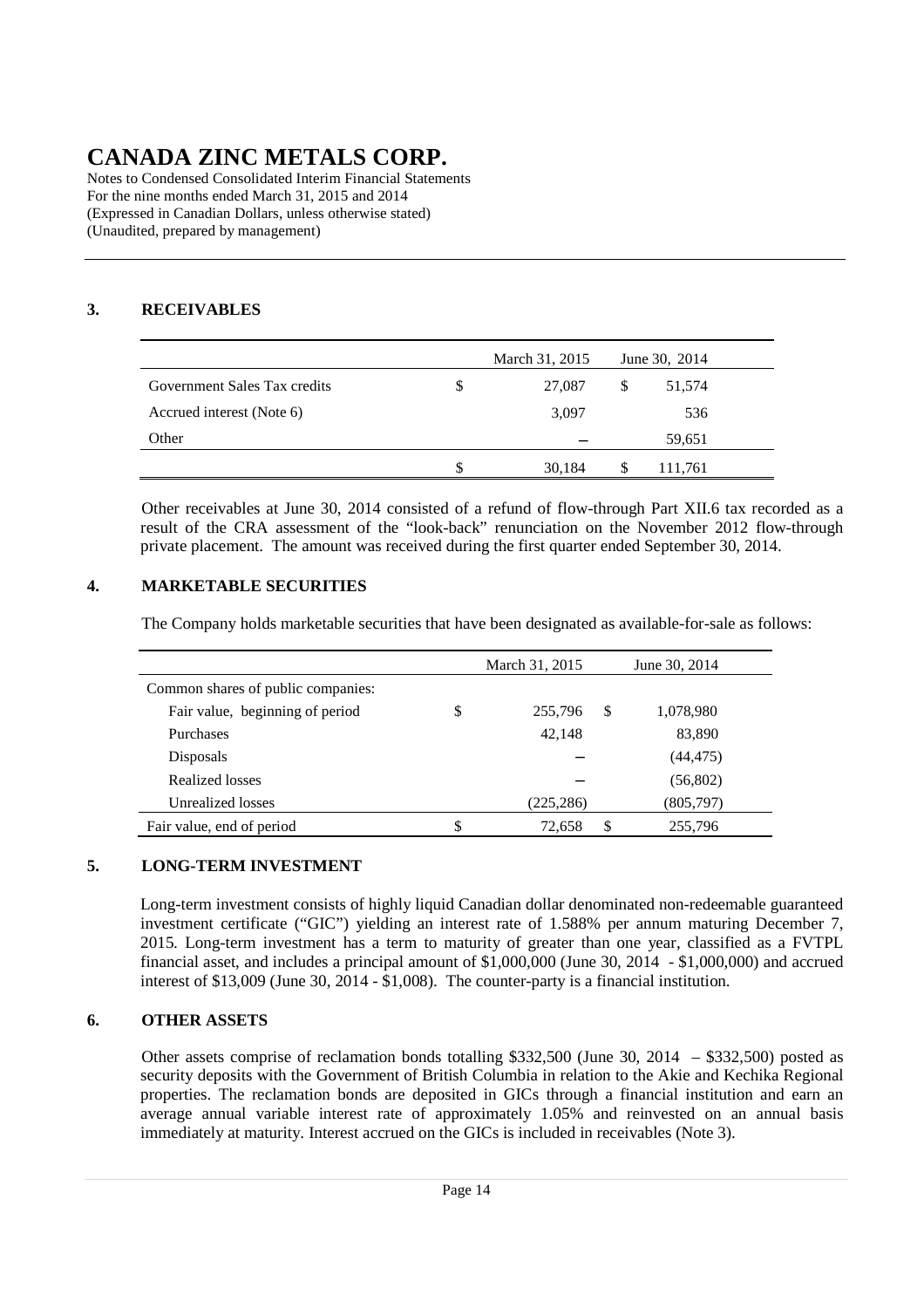Notes to Condensed Consolidated Interim Financial Statements For the nine months ended March 31, 2015 and 2014 (Expressed in Canadian Dollars, unless otherwise stated) (Unaudited, prepared by management)

# **7. TRADE PAYABLES AND ACCRUED LIABILITIES**

|                     | March 31, 2015 | June 30, 2014 |
|---------------------|----------------|---------------|
| Trade payables      | 324.634        | 652,759       |
| Accrued liabilities | 42.971         | 92,432        |
|                     | 367,605        | 745,191       |

### **8. FLOW-THROUGH PREMIUM LIABILITY**

|                              |    | March 31, 2015 | June 30, 2014 |  |  |
|------------------------------|----|----------------|---------------|--|--|
| Balance, beginning of period | \$ | 163,498        | 276,493       |  |  |
| Recorded                     |    | 147,165        | 257,228       |  |  |
| Amortized                    |    | (113, 738)     | (370, 223)    |  |  |
| Balance, end of period       | S  | 196,925        | 163,498       |  |  |

The unamortised balance of the flow-through liability of \$196,925 as of March 31, 2015 consists of the following:

- a. the flow-through liability of \$130,472 recorded in connection with the February 2014 flowthrough private placement of 1,739,630 shares (Note 11(b)(viii)) calculated based on an estimated premium of \$0.075 per flow-through share issued less amortization of \$80,712 pro-rata with the qualifying exploration expenditures incurred to March 31, 2015;
- b. the flow-through liability of \$147,165 recorded in connection with the first and second tranches of September 2014 flow-through private placement of 2,943,310 shares (Note 11(b)(i)) calculated based on an estimated premium of \$0.05 per flow-through share issued.

The flow-through agreements require the Company to renounce certain deductions for Canadian exploration expenditures incurred on the Company's resource properties. The flow-through premium liability does not represent a cash liability to the Company, and is to be fully amortized to the statement of operations and comprehensive loss pro-rata with the amount of qualifying flow-through expenditures that will be incurred in 2015 applicable to the flow-through financing completed.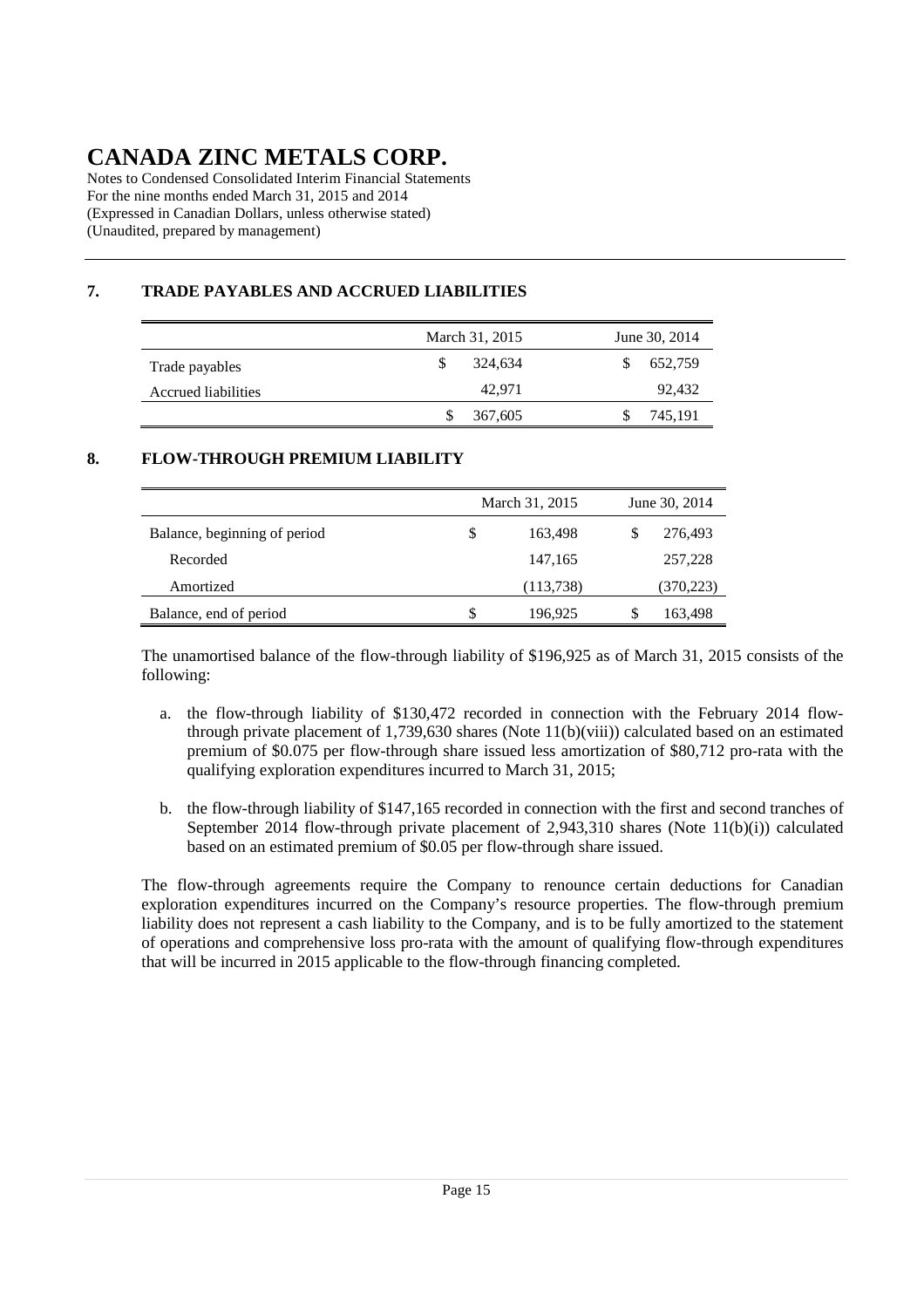Notes to Condensed Consolidated Interim Financial Statements For the nine months ended March 31, 2015 and 2014 (Expressed in Canadian Dollars, unless otherwise stated) (Unaudited, prepared by management)

#### **9.EQUIPMENT AND LEASEHOLD IMPROVEMENTS**

|                                  | Computers    |               | Computer<br>software     |               | Office<br>equipment and<br>furniture | Office<br>leasehold<br>improvements |                         | License $(1)$            |              | Vehicle (1)              | Camp<br>equipment<br>and fixtures (1) |    | Camp<br>upgrades (1) |      | Total   |  |
|----------------------------------|--------------|---------------|--------------------------|---------------|--------------------------------------|-------------------------------------|-------------------------|--------------------------|--------------|--------------------------|---------------------------------------|----|----------------------|------|---------|--|
| Cost:                            |              |               |                          |               |                                      |                                     |                         |                          |              |                          |                                       |    |                      |      |         |  |
| At June 30, 2013                 | \$<br>18,826 | $\mathcal{S}$ | $\overline{\phantom{0}}$ | \$            | 15,602                               | \$<br>4,616                         | -\$                     | 19,000                   | \$           | 37,026                   | \$<br>160,158                         | \$ | 440,993 \$           |      | 696,221 |  |
| Acquisition                      | 543          |               | -                        |               | -                                    |                                     |                         | -                        |              | -                        | 67,362                                |    | $\qquad \qquad -$    |      | 67,905  |  |
| Reclassification                 | -            |               | $\overline{\phantom{0}}$ |               | $\overline{\phantom{0}}$             | $\overline{\phantom{a}}$            |                         | -                        |              | -                        | 3,038                                 |    | 33,049               |      | 36,087  |  |
| Write-off                        | (520)        |               | -                        |               | $\qquad \qquad -$                    | $\qquad \qquad -$                   |                         | $\overline{\phantom{0}}$ |              | -                        | $\overline{\phantom{m}}$              |    | $\qquad \qquad -$    |      | (520)   |  |
| At June 30, 2014                 | 18,849       |               | $\overline{\phantom{0}}$ |               | 15,602                               | 4,616                               |                         | 19,000                   |              | 37,026                   | 230,558                               |    | 474,042              |      | 799,693 |  |
| Acquisition                      | 6,142        |               | 1,477                    |               | $\qquad \qquad -$                    | $\overline{\phantom{0}}$            |                         | $\qquad \qquad -$        |              | $\overline{\phantom{0}}$ | -                                     |    | $\qquad \qquad -$    |      | 7,619   |  |
| Disposal                         | (6,757)      |               | $\qquad \qquad -$        |               | -                                    |                                     |                         | -                        |              | -                        | —                                     |    |                      |      | (6,757) |  |
| At March 31, 2015                | \$<br>18,234 | $\mathbb{S}$  | 1,477                    | $\mathcal{S}$ | 15,602                               | \$<br>4,616                         | $\mathcal{S}$           | 19,000                   | $\mathbb{S}$ | 37,026                   | \$<br>230,558                         | \$ | 474,042 \$           |      | 800,555 |  |
| <b>Accumulated depreciation:</b> |              |               |                          |               |                                      |                                     |                         |                          |              |                          |                                       |    |                      |      |         |  |
| At June 30, 2013                 | \$<br>14,514 | \$            | $\overline{\phantom{0}}$ | \$            | 6,989                                | \$<br>1,384                         | $\mathcal{S}$           | 17,504                   | \$           | 20,519                   | \$<br>96,000                          | \$ | 181,306 \$           |      | 338,216 |  |
| Depreciation                     | 2,292        |               | $\qquad \qquad -$        |               | 1,722                                | 924                                 |                         | 823                      |              | 4,952                    | 23,548                                |    | 81,704               |      | 115,965 |  |
| Write-off                        | (143)        |               | -                        |               | $\qquad \qquad -$                    | $\qquad \qquad -$                   |                         | $\overline{\phantom{m}}$ |              | -                        | $\qquad \qquad -$                     |    | $\qquad \qquad -$    |      | (143)   |  |
| At June 30, 2014                 | 16,663       |               | -                        |               | 8,711                                | 2,308                               |                         | 18,327                   |              | 25,471                   | 119,548                               |    | 263,010              |      | 454,038 |  |
| Depreciation                     | 1,834        |               | 353                      |               | 1,035                                | 692                                 |                         | 278                      |              | 2,602                    | 20,833                                |    | 39,605               |      | 67,232  |  |
| Disposal                         | (6,757)      |               | $\overline{\phantom{m}}$ |               | $\overline{\phantom{0}}$             | $\overline{\phantom{0}}$            |                         | $\overline{\phantom{0}}$ |              | $\overline{\phantom{0}}$ | $\overline{\phantom{0}}$              |    | $\qquad \qquad -$    |      | (6,757) |  |
| At March 31, 2015                | \$<br>11,740 | $\mathbb{S}$  | 353                      | \$            | 9,746                                | \$<br>3,000                         | \$                      | 18,605                   | \$           | 28,073                   | \$<br>140,381                         | \$ | 302,615 \$           |      | 514,513 |  |
|                                  |              |               |                          |               |                                      |                                     |                         |                          |              |                          |                                       |    |                      |      |         |  |
| Net book value:                  |              |               |                          |               |                                      |                                     |                         |                          |              |                          |                                       |    |                      |      |         |  |
| At June 30, 2014                 | \$<br>2,186  | \$            | -                        | <sup>\$</sup> | 6,891                                | \$<br>2,308                         | $\sqrt[6]{\frac{1}{2}}$ | 673                      | \$           | 11,555                   | \$<br>111,010                         | \$ | 211,032 \$           |      | 345,655 |  |
| At March 31, 2015                | \$<br>6,494  | \$            | 1,124                    | \$            | 5,856                                | \$<br>1,616                         | \$                      | 395                      | \$           | 8,953                    | \$<br>90,177                          | S  | 171,427              | - \$ | 286,042 |  |

(1)License, vehicles, camp equipment and fixtures and camp upgrades are used for exploration and evaluation activities.

 Depreciation for these items of \$63,318 for the nine months ended March 31, 2015 (2014 - \$83,356) has been capitalized to Exploration and evaluation assets. Depreciation of the remaining items of \$3,914 (2014 - \$3,696) has been expensed.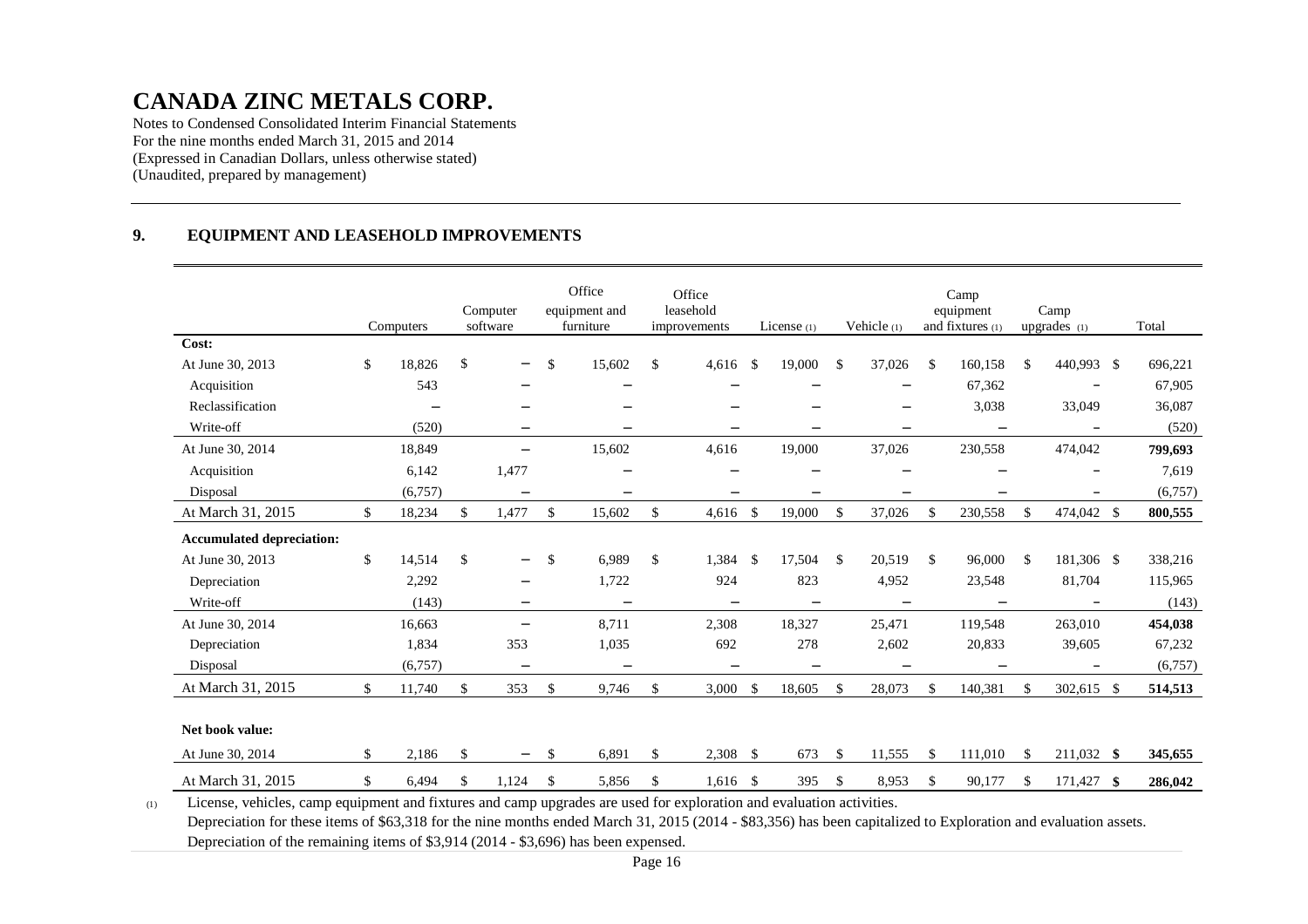Notes to Condensed Consolidated Interim Financial Statements For the nine months ended March 31, 2015 and 2014 (Expressed in Canadian Dollars, unless otherwise stated) (Unaudited, prepared by management)

# **10. EXPLORATION AND EVALUATION ASSETS**

Title to exploration and evaluation assets involves certain inherent risks due to the difficulties of determining the validity of certain claims as well as the potential for problems arising from the frequently ambiguous conveyancing history characteristic of many resource claims. The Company has investigated title to all of its exploration and evaluation assets and, to the best of its knowledge, title to all of its claims are in good standing.

### **Akie Property, British Columbia**

The Akie property is the Company's flagship exploration project and is host to the Cardiac Creek SEDEX Zn-Pb-Ag deposit. The Company owns a 100% interest in the Akie property, which resulted from Company expenditures and the acquisition of Ecstall Mining Corporation.

### **Kechika Regional project, British Columbia**

The Kechika Regional project, represented by a series of contiguous property blocks including Pie and Mt. Alcock, extends northwest from the Akie property. The Company owns a 100% interest in these properties, which were acquired during fiscal 2007 and 2008, including the acquisition of Ecstall. The interest in the Mt. Alcock property is subject to a 1.0 % net smelter royalty.

In September 2013, the Company entered into an option agreement (the "Agreement') with Teck Resources Limited ("Teck") that would see Teck acquire up to a 70% interest in the Company's Pie, Cirque East and Yuen properties (the "Property"), three of the 10 regional properties that make up the Kechika Regional Project.

The Agreement outlines two options (the "Options") that are subject to certain expenditure requirements as outlined below:

- Under the first Option, Teck can earn an undivided 51% interest in and to the Property by incurring a cumulative aggregate of \$3,500,000 in exploration expenditures on the Property on or before September 30, 2017, with \$500,000 in exploration expenditures to be completed on or before September 30, 2014 (incurred) and \$1,500,000 in cumulative exploration expenditures to be completed on or before September 30, 2015.
- Under the second Option, Teck may elect to acquire an additional 19% interest in the Property for a total of 70% by incurring an additional \$5,000,000 in exploration expenditures (for a total aggregate of \$8,500,000 in exploration expenditures) on the Property on or before September 30, 2019.

Subject to one or more of the Options being exercised, Teck and the Company will form a joint venture to continue with exploration and, if warranted, development of the Property.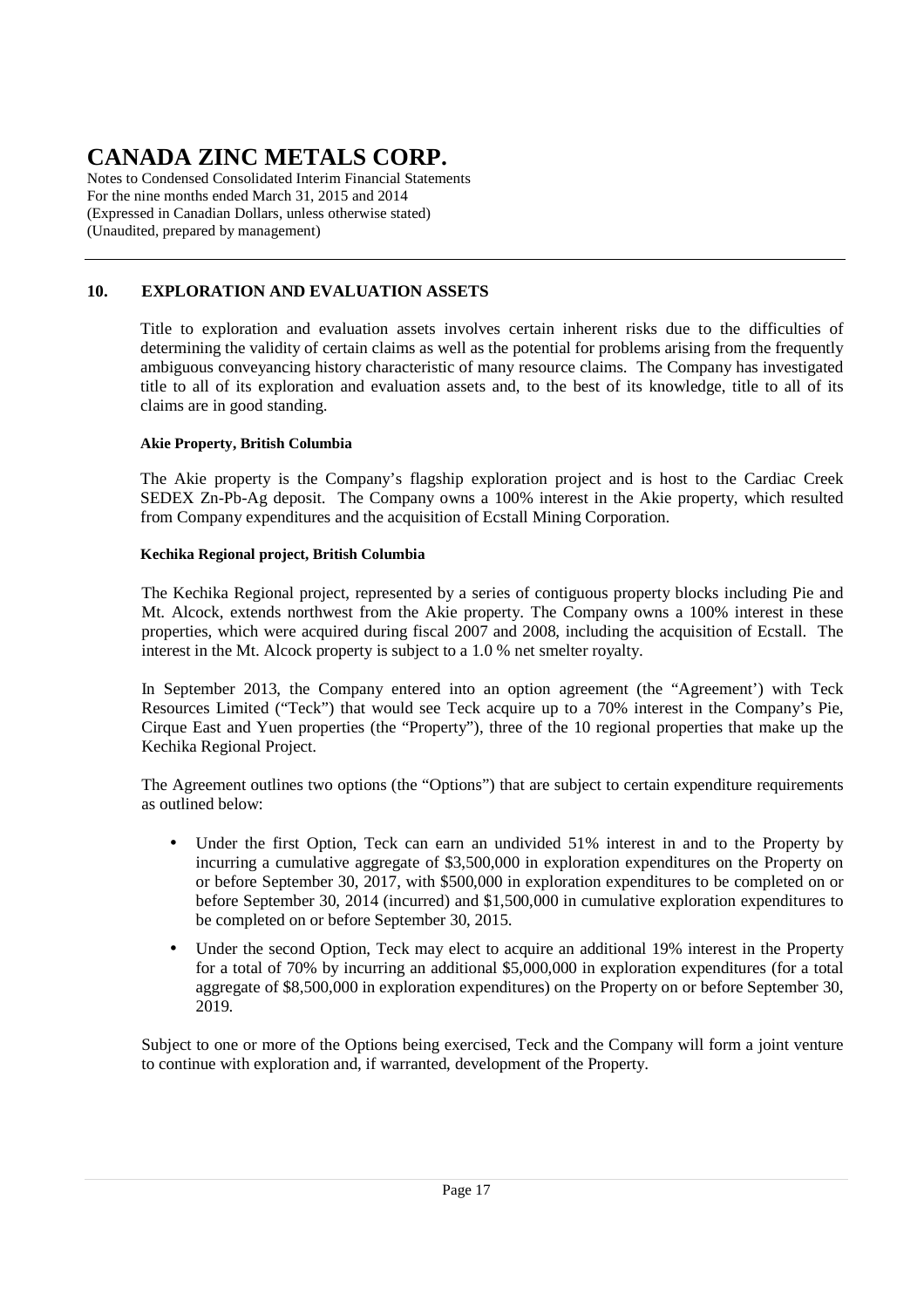Notes to Condensed Consolidated Interim Financial Statements For the nine months ended March 31, 2015 and 2014 (Expressed in Canadian Dollars, unless otherwise stated) (Unaudited, prepared by management)

### **10. EXPLORATION AND EVALUATION ASSETS** (cont'd)

Portions of the Property fall within the area of interest provisions of the Teck and Korea Zinc joint venture (the "T-KZ JV") on their adjoining Cirque property. Korea Zinc elected to include the Agreement under the T-KZ JV and delivered Notice of Participation in the Agreement to the Company in November of 2013. Teck and Korea Zinc each hold a 50% interest in the T-KZ JV and , as a result of the Notice of Participation, will share any interest which may be acquired under the Agreement.

The Pie, Cirque East and Yuen properties surround T-KZ JV's Cirque deposit to the north, east and south, and provide extensive coverage of the highly prospective Gunsteel Formation shale, which is the known host rock for SEDEX Zn-Pb-Ag deposits at Cirque and at Canada Zinc Metals' Cardiac Creek deposit.

Summary of exploration expenditures incurred on various properties:

|                                                           | <b>Akie Property</b> |               | Kechika Regional | <b>Total</b>     |  |  |  |
|-----------------------------------------------------------|----------------------|---------------|------------------|------------------|--|--|--|
| <b>Acquisition Costs:</b>                                 |                      |               |                  |                  |  |  |  |
| Balance, June 30, 2013                                    | \$<br>24,175,329     | \$            | 330,434          | \$<br>24,505,763 |  |  |  |
| <b>Additions</b>                                          |                      |               | 6,351            | 6,351            |  |  |  |
| Write-off                                                 | (10,088)             |               |                  | (10,088)         |  |  |  |
| <b>Balance, June 30, 2014</b><br>and March 31, 2015       | \$<br>24, 165, 241   | \$            | 336,785          | \$<br>24,502,026 |  |  |  |
|                                                           |                      |               |                  |                  |  |  |  |
| Deferred exploration costs:<br>Balance, June 30, 2013     | \$<br>34,762,617     | <sup>\$</sup> | 3,776,997        | \$<br>38,539,614 |  |  |  |
| Airborne survey                                           |                      |               | 189,491          | 189,491          |  |  |  |
| Camp equipment, reclassification                          | (36,087)             |               |                  | (36,087)         |  |  |  |
| Camp equipment, depreciation                              | 111,027              |               |                  | 111,027          |  |  |  |
| Camp supplies, settlement of contract                     | (82, 401)            |               |                  | (82, 401)        |  |  |  |
| Drilling                                                  | 2,510,831            |               |                  | 2,510,831        |  |  |  |
| Regional exploration (geochemical<br>sampling)            |                      |               | 456,322          | 456,322          |  |  |  |
| Geology                                                   | 45,961               |               | 40,030           | 85,991           |  |  |  |
| Community consultations                                   | 355,367              |               |                  | 355,367          |  |  |  |
| Environmental studies and permit<br>compliance monitoring | 102,796              |               |                  | 102,796          |  |  |  |
| Less:                                                     |                      |               |                  |                  |  |  |  |
| <b>METC</b>                                               | (170, 349)           |               |                  | (170, 349)       |  |  |  |
| Write-off                                                 | (82, 193)            |               |                  | (82, 193)        |  |  |  |
| Balance, June 30, 2014                                    | \$<br>37,517,569     | \$            | 4,462,840        | \$<br>41,980,409 |  |  |  |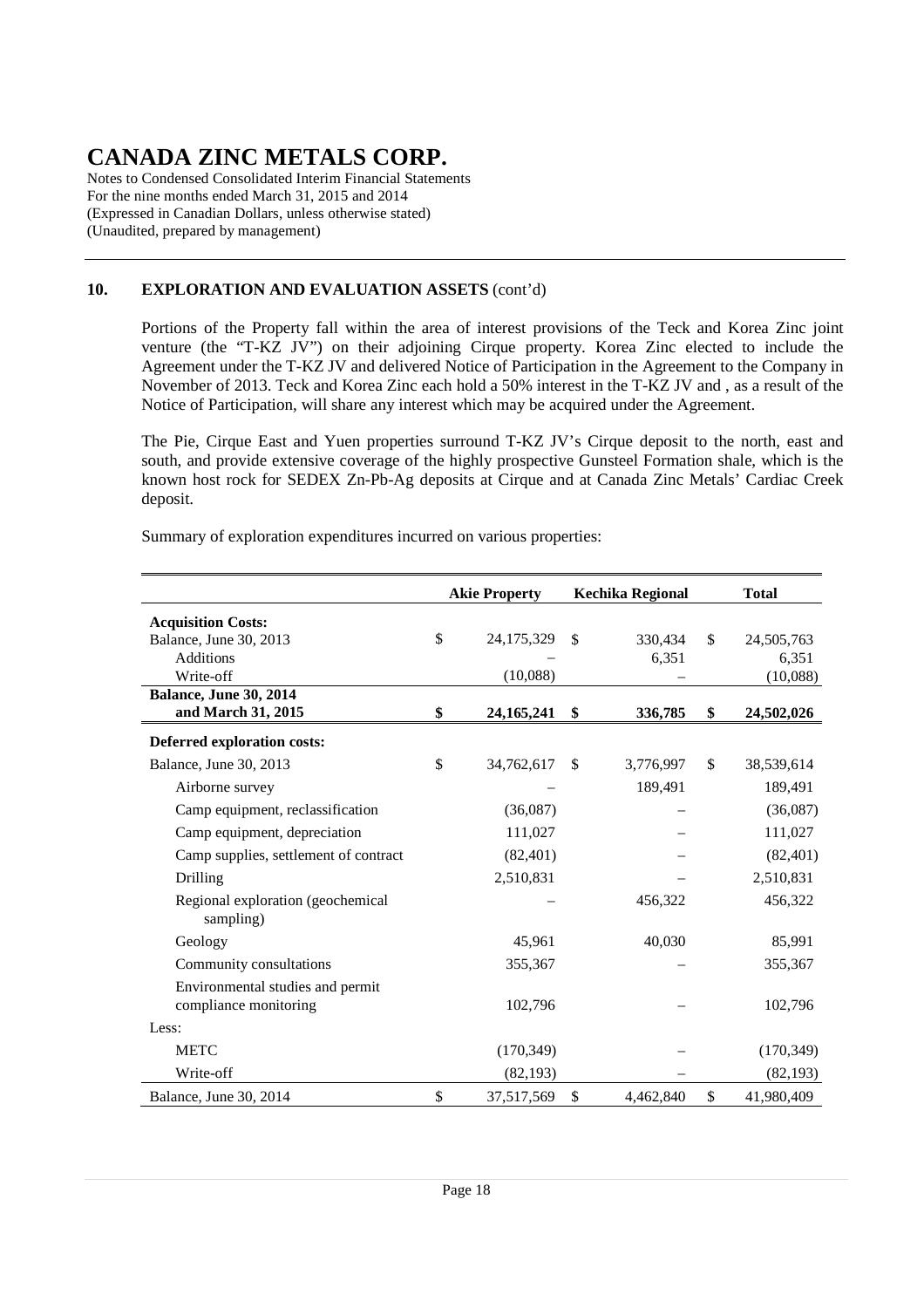Notes to Condensed Consolidated Interim Financial Statements For the nine months ended March 31, 2015 and 2014 (Expressed in Canadian Dollars, unless otherwise stated) (Unaudited, prepared by management)

### **10. EXPLORATION AND EVALUATION ASSETS (cont'd)**

|                                       | <b>Akie Property</b> |     | Kechika Regional |               | Total      |
|---------------------------------------|----------------------|-----|------------------|---------------|------------|
| Balance, June 30, 2014                | \$<br>37,517,569     | \$  | 4,462,840        | -\$           | 41,980,409 |
| Camp equipment, depreciation (Note 9) | 63,318               |     |                  |               | 63,318     |
| Airborne geophysical survey           | 128,632              |     | 144.644          |               | 273,276    |
| Camp rental                           | 66,839               |     |                  |               | 66,839     |
| Drilling                              | 509,507              |     |                  |               | 509,507    |
| Geology                               | 40,203               |     | 13,184           |               | 53,387     |
| Community consultations               | 92,812               |     |                  |               | 92,812     |
| Environmental studies and permit      |                      |     |                  |               |            |
| compliance monitoring                 | 42,135               |     |                  |               | 42,135     |
| Less:                                 |                      |     |                  |               |            |
| <b>METC</b>                           | (44, 175)            |     |                  |               | (44, 175)  |
| Balance, March 31, 2015               | 38,416,840           | \$  | 4,620,668        | \$            | 43,037,508 |
|                                       |                      |     |                  |               |            |
| Total June 30, 2014                   | \$<br>61,682,810     | \$. | 4,799,625        | <sup>\$</sup> | 66,482,435 |
| <b>Total March 31, 2015</b>           | \$<br>62,582,081     | \$  | 4,957,453        | \$            | 67,539,534 |

### **11. CAPITAL STOCK AND RESERVES**

#### **(a) Authorized**

Unlimited common shares without par value

### **(b) Issued and outstanding**

During the nine months ended March 31, 2015:

- (i) the Company completed two tranches of the flow-through private placement announced on September 26, 2014, pursuant to which the Company issued a total of 2,943,310 flow-through shares at a price of \$0.55 per share for gross proceeds of \$1,618,821. A flow-through premium liability of \$147,165 was recorded in connection with this private placement (Note 8);
- (ii) the Company also completed a non-flow-through private placement of 580,750 units at a price of \$0.50 per unit for gross proceeds of \$290,375. Each unit consisted of one common share and one-half share purchase warrant of the Company. Each whole warrant entitles the holder to purchase one additional common share at a price of \$0.75 for a period of 12 months from closing;
- (iii) the Company paid an aggregate finder's fee of \$82,622 and incurred regulatory filing fees and other expenses of \$13,713 in connection with the private placements completed during the period;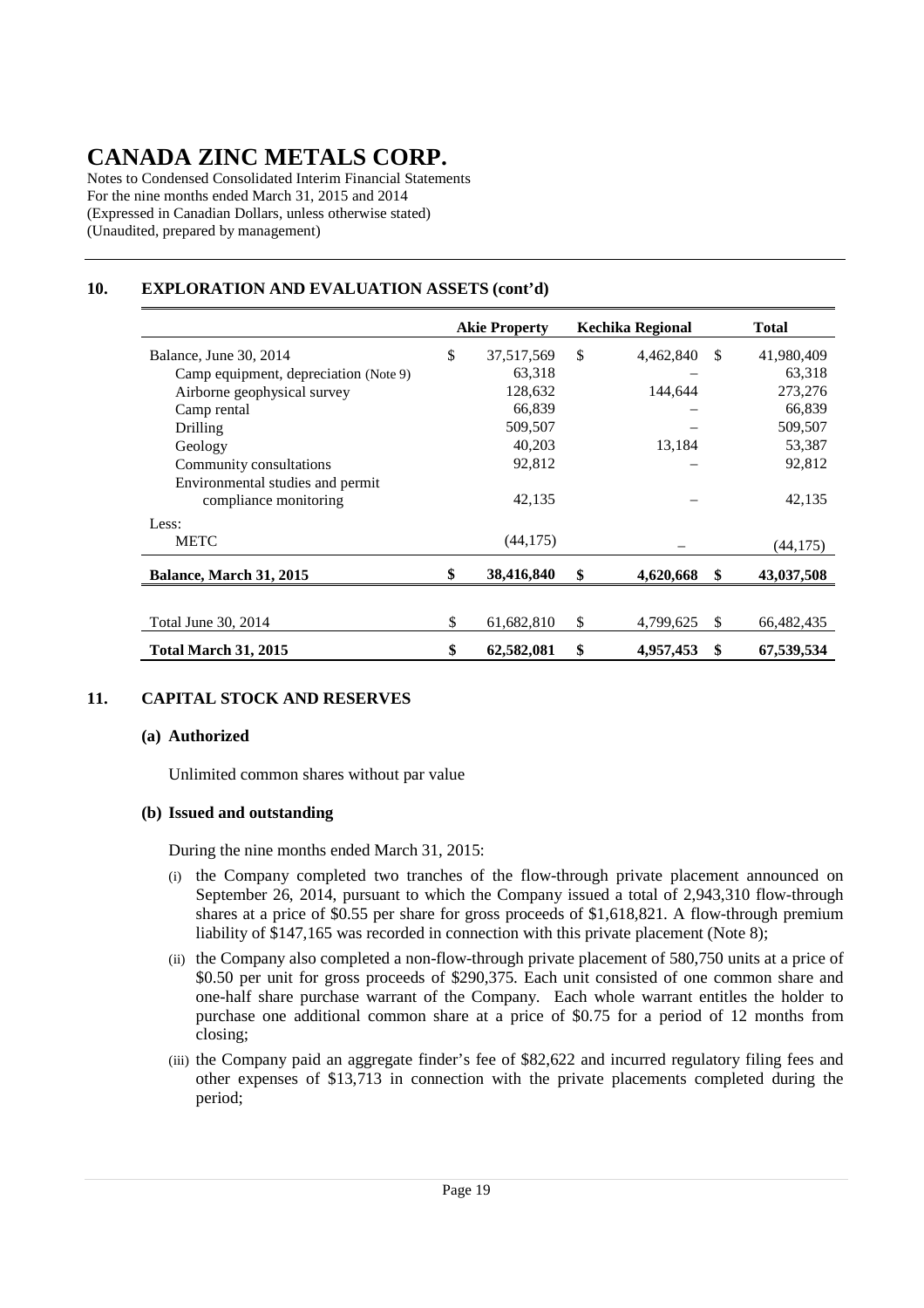Notes to Condensed Consolidated Interim Financial Statements For the nine months ended March 31, 2015 and 2014 (Expressed in Canadian Dollars, unless otherwise stated) (Unaudited, prepared by management)

# **11. CAPITAL STOCK AND RESERVES (cont'd)**

### **(b) Issued and outstanding (cont'd)**

- (iv) 200,000 share options were exercised at a price of \$0.40 per share, and 200,000 common shares were issued for total proceeds of \$80,000. In addition, a reallocation of \$63,169 from reserves to capital stock was recorded on the exercise of these options. This amount constitutes the fair value of options recorded at the original grant date;
- (v) the Company received TSXV approval for its new Normal Course Issuer Bid ("NCIB") application to purchase at market price up to 7,441,968 common shares, being approximately 5% of the Company's issued and outstanding common shares through the facilities of the TSXV. The bid commenced on August 1, 2014 and will stay open for another 12 months;
- (vi) the Company repurchased 141,500 of its common shares under the NCIB for total consideration of \$49,183 at a weighted average price of \$0.35 per share; and
- (vii) 117,000 common shares repurchased under the NCIB, of which 114,500 common shares were repurchased in fiscal 2014, were cancelled and returned to the Company's treasury. Upon the cancellation, \$75,341 was recorded as a reduction to capital stock for the assigned value of the shares, and \$36,859 was allocated to reserves.

During the year ended June 30, 2014:

- (viii) the Company completed a private placement with Teck issuing 1,250,000 units of the Company at a price of \$0.40 per unit, resulting in a total subscription of \$500,000. Each unit consisted of one common share and one share purchase warrant that will entitle Teck to purchase one additional common share of the Company within 24 months at a price of \$0.40 per share. The Company paid \$3,250 in regulatory filing fees in connection with the private placement;
- (ix) The proceeds from the issue of units were allocated to capital stock based on the fair value of the common shares on the date of the TSXV approval of the transaction, which was estimated at \$288,750. The residual value attributable to the warrants attached to the units was \$211,250, or \$0.169 per share. The Company recorded the residual value in equity reserves (Note 11(e)) until the warrants are exercised or expired unexercised;
- $(x)$  the Company completed a flow-through private placement of 2,112,600 shares at a price of \$0.40 per common share for gross proceeds of \$845,040. The Company paid a finder's fee of \$33,802 and incurred regulatory filing fees and other expenses of \$6,075 in connection with the private placement. A flow-through premium liability of \$126,756 was recorded in connection with this transaction: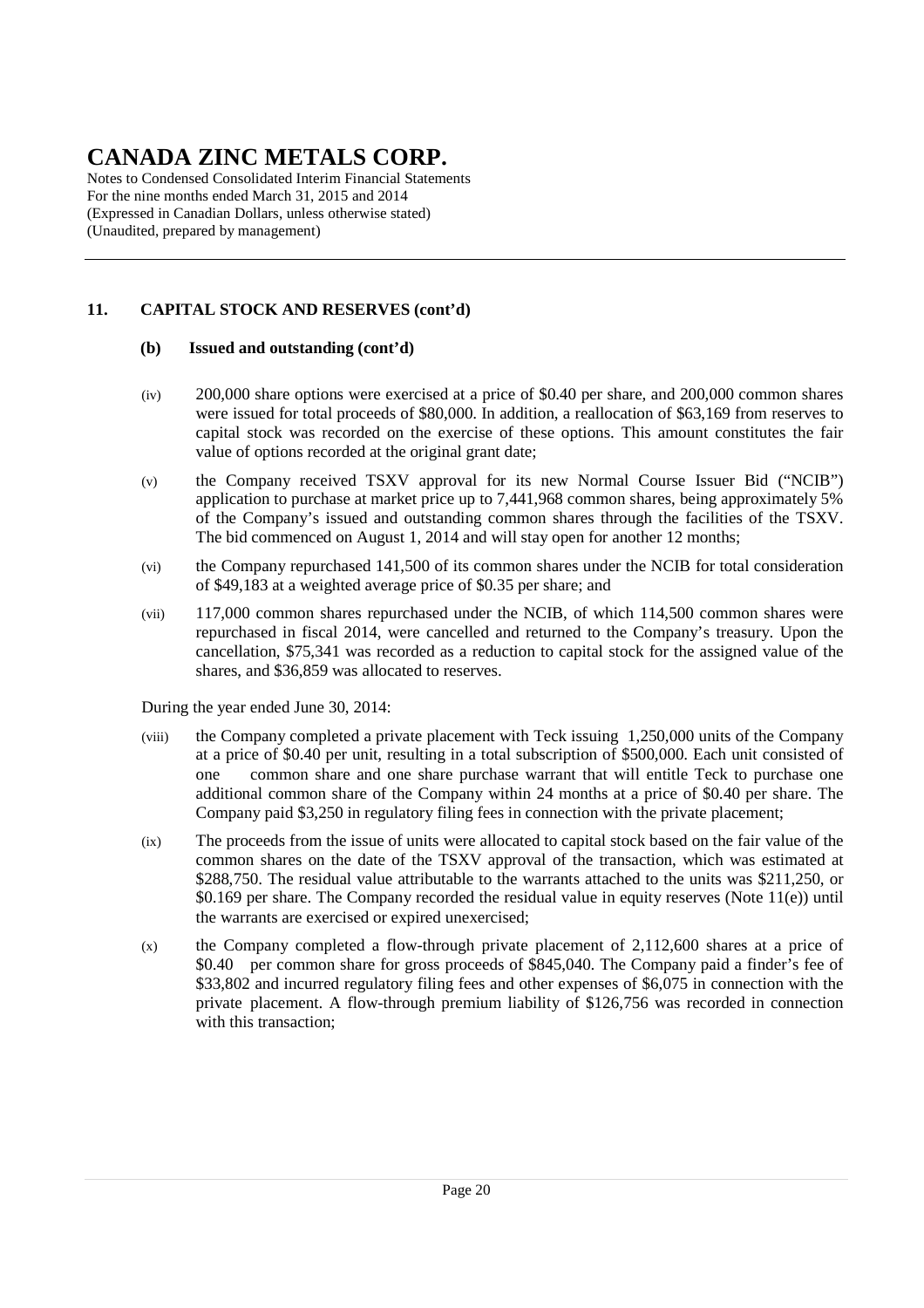Notes to Condensed Consolidated Interim Financial Statements For the nine months ended March 31, 2015 and 2014 (Expressed in Canadian Dollars, unless otherwise stated) (Unaudited, prepared by management)

# **11. CAPITAL STOCK AND RESERVES (cont'd)**

### **(c) Issued and outstanding (cont'd)**

- (xi) the Company completed a flow-through private placement of 1,739,630 shares at a price of \$0.575 per common share for gross proceeds of \$1,000,287. The Company paid a finder's fee of \$40,011 and incurred regulatory filing fees and other expenses of \$6,052 in connection with the private placement. A flow-through premium liability of \$130,472 was recorded in connection with this transaction:
- (xii) the Company completed a non flow-through private placement of 200,000 units at a price of \$0.50 per unit for gross proceeds of \$100,000. Each unit consists of one common share and one-half share purchase warrant of the Company. Each whole warrant entitles the holder to purchase one additional common share at a price of \$0.75 for a period of 18 months from closing. The Company paid a finder's fee of \$4,000 and incurred regulatory filing fees and other expenses of \$1,350 in connection with the private placement;
- (xiii) 1,355,000 share options were exercised at a weighted average price of \$0.30 per share, and 1,355,000 common shares were issued for total proceeds of \$400,050. In addition, a reallocation of \$566,950 from reserves to capital stock was recorded on the exercise of these options. This amount constitutes the fair value of options recorded at the original grant date and on subsequent re-pricing;
- (xiv) the Company received TSXV approval for its new Normal Course Issuer Bid ("NCIB") application to purchase at market price up to 7,114,957 common shares, being approximately 5% of the Company's issued and outstanding common shares through the facilities of the TSXV. The bid commenced on August 1, 2013 and will stay open for another 12 months; and
- (xv) the Company repurchased under the NCIB 114,500 of its common shares for total consideration of \$37,652 at a weighted average price of \$0.33 per share, all of which were held in the Company's treasury at June 30, 2014.

### **(d) Share options**

The Company has adopted a 20% fixed share option plan whereby the Company has reserved 20,557,283 common shares under the plan. The term of any options granted under the plan is fixed by the Board of Directors and may not exceed ten years from date of grant.

 The number of options granted to a consultant in a 12 month period must not exceed 2% of the issued shares of the Issuer from the date of grant. Options issued to consultants performing investor relations activities must vest in stages over 12 months with no more than 1/4 of the options vesting in any three month period.

Share option transactions and the number of share options outstanding are summarized as follows: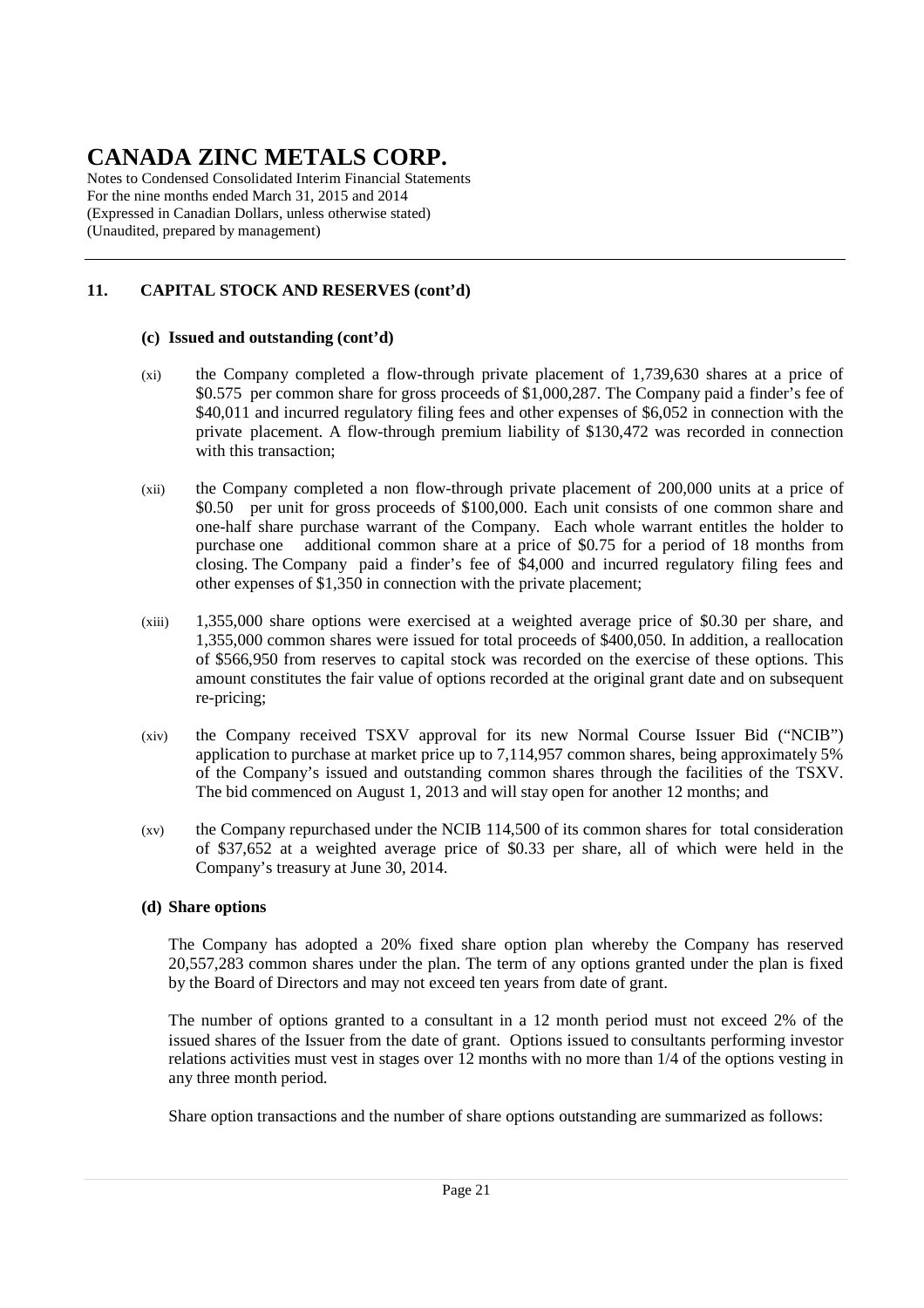Notes to Condensed Consolidated Interim Financial Statements For the nine months ended March 31, 2015 and 2014 (Expressed in Canadian Dollars, unless otherwise stated) (Unaudited, prepared by management)

### **11. CAPITAL STOCK AND RESERVES** (cont'd)

#### **(c) Share options** (cont'd)

|                             | Options<br>Outstanding | Weighted<br>Average<br><b>Exercise Price</b> |
|-----------------------------|------------------------|----------------------------------------------|
| Outstanding, June 30, 2013  | 7,147,500              | 0.49                                         |
| Granted                     | 2,340,000              | 0.38                                         |
| Exercised                   | (1,355,000)            | 0.30                                         |
| Expired                     | (125,000)              | 0.25                                         |
| Outstanding, June 30, 2014  | 8,007,500              | 0.49                                         |
| Exercised                   | (200,000)              | 0.40                                         |
| Expired                     | (650,000)              | 0.45                                         |
| Cancelled                   | (20,000)               | 0.39                                         |
| Outstanding, March 31, 2015 | 7,137,500              | 0.50                                         |

Share options outstanding and exercisable at March 31, 2015 are summarized as follows:

| Number of<br>Options | Exercise<br>Price | <b>Expiry Date</b>    | Remaining<br>Life of Options<br>(Years) | Number of<br>Options<br>Exercisable |
|----------------------|-------------------|-----------------------|-----------------------------------------|-------------------------------------|
| 130,000              | \$0.70            | November 14, 2016     | 1.63                                    | 130,000                             |
| 295,000              | \$1.05            | February 11, 2018 (b) | 2.87                                    | 295,000                             |
| 270,000              | \$ 0.25           | October 31, 2018      | 3.58                                    | 270,000                             |
| 330,000              | \$ 0.40           | October 9, 2019       | 4.53                                    | 330,000                             |
| 440,000              | \$ 0.41           | October 13, 2016      | 1.54                                    | 440,000                             |
| 1,205,000            | \$ 0.63           | January 15, 2020 (c)  | 4.80                                    | 1,205,000                           |
| 300,000              | \$ 0.50           | May 10, 2015 (a)      | 0.11                                    | 300,000                             |
| 417,500              | \$ 0.50           | November 8, $2020(d)$ | 5.61                                    | 417,500                             |
| 1,430,000            | \$ 0.55           | November 24, 2020 (e) | 5.66                                    | 1,130,000                           |
| 1,720,000            | \$0.39            | December 27, 2023     | 8.75                                    | 1,720,000                           |
| 600,000              | \$0.35            | June 16, 2021         | 6.22                                    | 600,000                             |
| 7,137,500            | \$0.50            |                       | 5.50                                    | 6,837,500                           |

Subsequent to March 31, 2015:

(a) 300,000 options expired unexercised;

(b) 95,000 options were re-priced to \$0.23 per share (Note 16);

(c) 30,000 options were re-priced to \$0.23 per share (Note 16);

(d) 42,500 options were re-priced to \$0.23 per share (Note 16); and

(e) 5,000 options were re-priced to \$0.23 per share (Note 16).

During the nine months ended March 31, 2015, the Company recorded share-based compensation expense of \$25,088 (2014 – \$596,275) for share options granted in prior years and vested during the current period.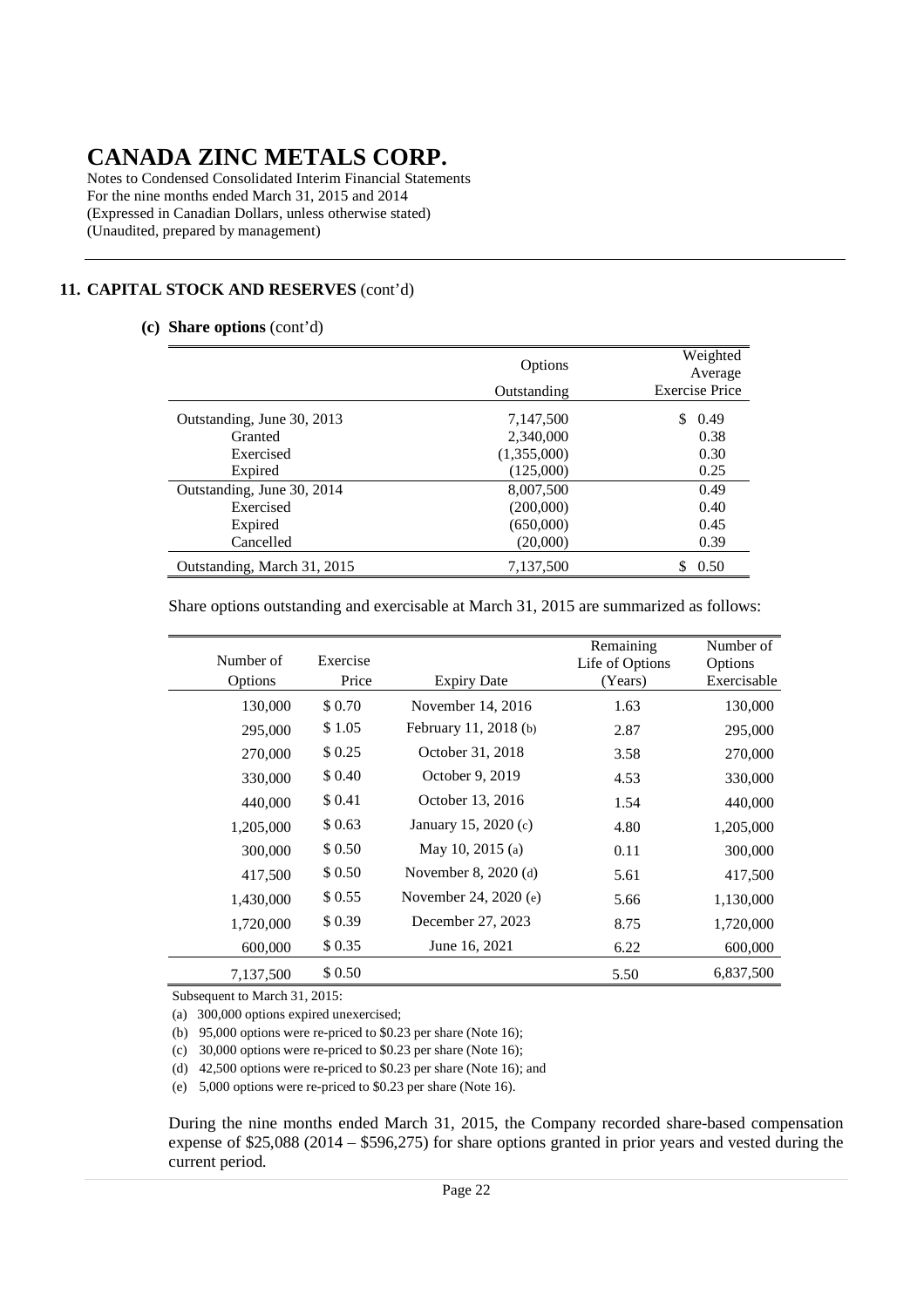Notes to Condensed Consolidated Interim Financial Statements For the nine months ended March 31, 2015 and 2014 (Expressed in Canadian Dollars, unless otherwise stated) (Unaudited, prepared by management)

### **11. CAPITAL STOCK AND RESERVES** (cont'd)

#### **(d) Warrants**

Share purchase warrants transactions and warrants outstanding are summarized as follows:

|                         | Warrants<br>Outstanding | Weighted Average<br><b>Exercise Price</b> |
|-------------------------|-------------------------|-------------------------------------------|
| Balance, June 30, 2013  | 3,750,000               | \$<br>0.60                                |
| Issued                  | 1,350,000               | 0.43                                      |
| Expired                 | (3,750,000)             | 0.60                                      |
| Balance, June 30, 2014  | 1,350,000               | 0.43                                      |
| Issued                  | 290,375                 | 0.75                                      |
| Balance, March 31, 2015 | 1,640,375               | S<br>0.48                                 |

The following table summarizes the warrants outstanding at March 31, 2015:

| Number of Warrants | <b>Exercise Price</b> | <b>Expiry Date</b> | Life of warrants<br>(Years) |
|--------------------|-----------------------|--------------------|-----------------------------|
| 1,250,000          | \$0.40                | September 16, 2015 | 0.46                        |
| 100,000            | \$0.75                | August 27, 2015    | 0.40                        |
| 290,375            | \$0.75                | October 9, 2015    | 0.53                        |
| 1,640,375          |                       |                    | 0.42                        |

#### **(e) Reserves**

|                                                                   | Note       | Options and<br>agent warrants | Finance<br>warrants | Treasury<br>shares | Total        |
|-------------------------------------------------------------------|------------|-------------------------------|---------------------|--------------------|--------------|
| Balance, June 30, 2013                                            |            | \$ 8,641,749                  | \$1,993,026         | 1,296,476          | \$11,931,251 |
| Exercise of options                                               |            | (566, 950)                    |                     |                    | (566,950)    |
| Share-based compensation                                          |            | 714,058                       |                     |                    | 714,058      |
| Residual value of warrants<br>attached to units issued to<br>Teck |            |                               | 211,250             |                    | 211,250      |
| Balance, June 30, 2014                                            |            | 8,788,857                     | 2, 204, 276         | 1,296,476          | 12,289,609   |
| Exercise of options                                               | 11(b)(iv)  | (63, 169)                     |                     |                    | (63,169)     |
| Share-based compensation                                          | 11(c)      | 25,088                        |                     |                    | 25,088       |
| Cancellation of treasury<br>shares                                | 11(b)(vii) |                               |                     | 36,859             | 36,859       |
| Balance, March 31, 2015                                           |            | \$ 8,750,776                  | \$2,204,276         | 1,333,335<br>S.    | \$12,288,387 |
|                                                                   |            |                               |                     |                    |              |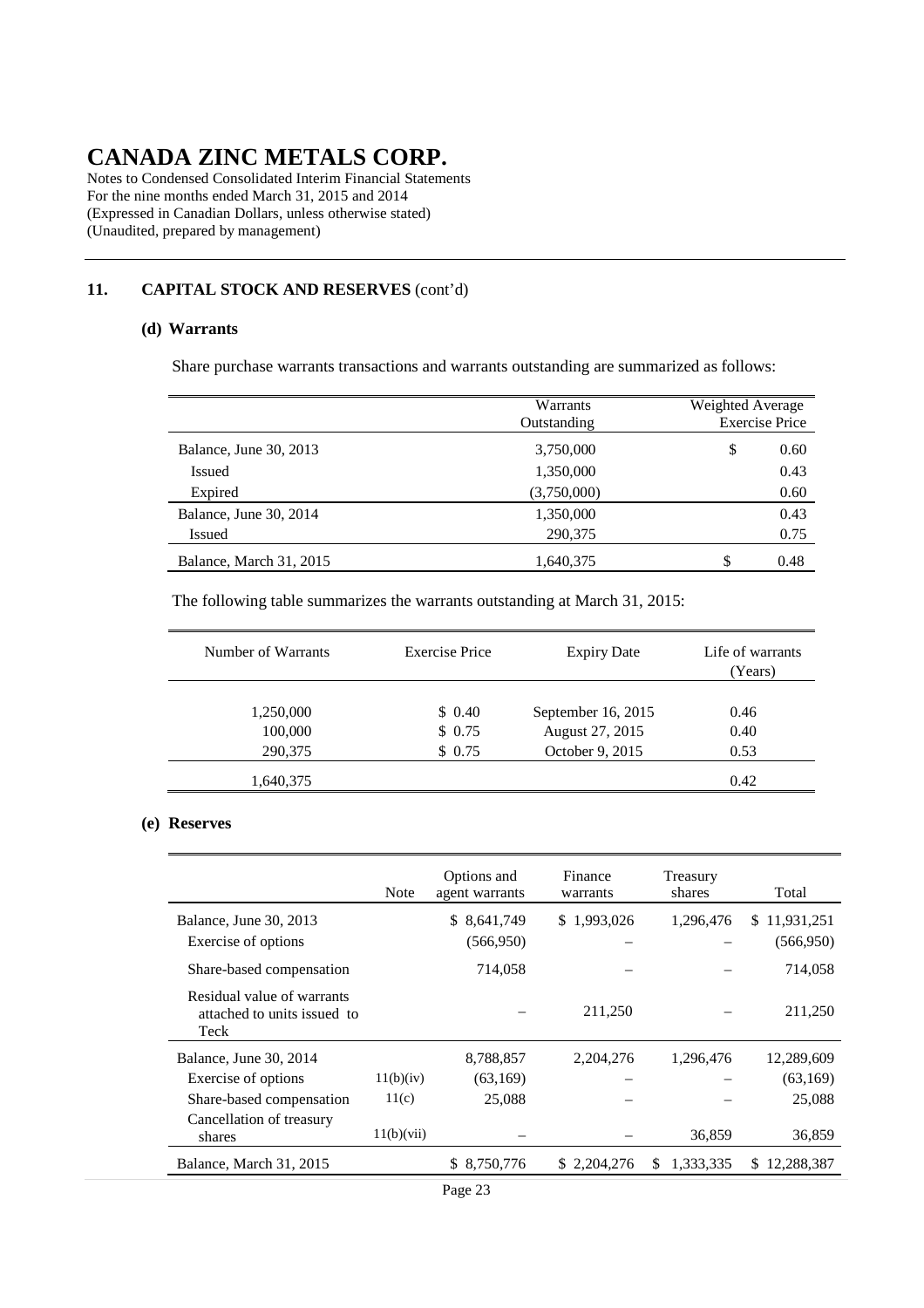Notes to Condensed Consolidated Interim Financial Statements For the nine months ended March 31, 2015 and 2014 (Expressed in Canadian Dollars, unless otherwise stated) (Unaudited, prepared by management)

### **12. SUPPLEMENTAL DISCLOSURE WITH RESPECT TO CASH FLOWS**

Significant non-cash transactions for the nine months ended March 31, 2015 included:

- exploration and evaluation assets of \$297,311 (June 30, 2014 \$605,701) in accounts payable;
- depreciation of camp equipment and upgrades of \$63,318 included in exploration and evaluation assets;
- an allocation of \$147,165 from capital stock to flow-through premium liability on the issuance of the flow-through shares (Note 8);
- an allocation of \$63,169 from reserves to capital stock upon the exercise of stock options (Note  $11(b)(iv)$ ; and
- unrealized loss of \$225,286 on marketable securities due to changes in fair value, which was allocated to accumulated other comprehensive loss (Note 4).

Significant non-cash transactions for the nine months ended March 31, 2014 included:

- exploration and evaluation expenditures of \$191,615 ( June 30, 2013 \$208,793) in accounts payable;
- exploration and evaluation expenditures of \$Nil (June 30, 2013 \$6,659) in due to related parties;
- reduction in exploration and evaluation expenditures of \$211,092 (June 30, 2013 \$270,018) in METC recoverable;
- depreciation of camp equipment and upgrades of \$83,356 included in exploration and evaluation assets;
- an allocation of \$211,250 from capital stock to equity reserves on the issuance of common shares to Teck;
- an allocation of \$257,228 from capital stock to flow-through premium liability on the issuance of the flow-through shares;
- an allocation of \$566,950 from reserves to capital stock upon the exercise of stock options; and
- unrealized loss of \$699,331 on marketable securities due to changes in fair values, which was allocated to accumulated other comprehensive loss.

#### **13. RELATED PARTY TRANSACTIONS**

The remuneration of directors and other key management personnel during the nine months ended March 31, 2015 and 2014 were as follows:

|                                         | 2015          | 2014    |
|-----------------------------------------|---------------|---------|
| Bonuses (ii)                            | \$<br>38,184  | 48,906  |
| Consulting fees (iii)                   | 11,250        | 11,250  |
| Directors fees (iv)                     | 37,500        | 37,500  |
| Exploration and evaluation expenditures |               |         |
| (geological consulting) (v)             | 110,004       | 105,012 |
| Management and administration (i)       | 310,500       | 265,500 |
| Share-based compensation (vi)           | 17,966        | 383,899 |
| Total                                   | \$<br>525,404 | 852,067 |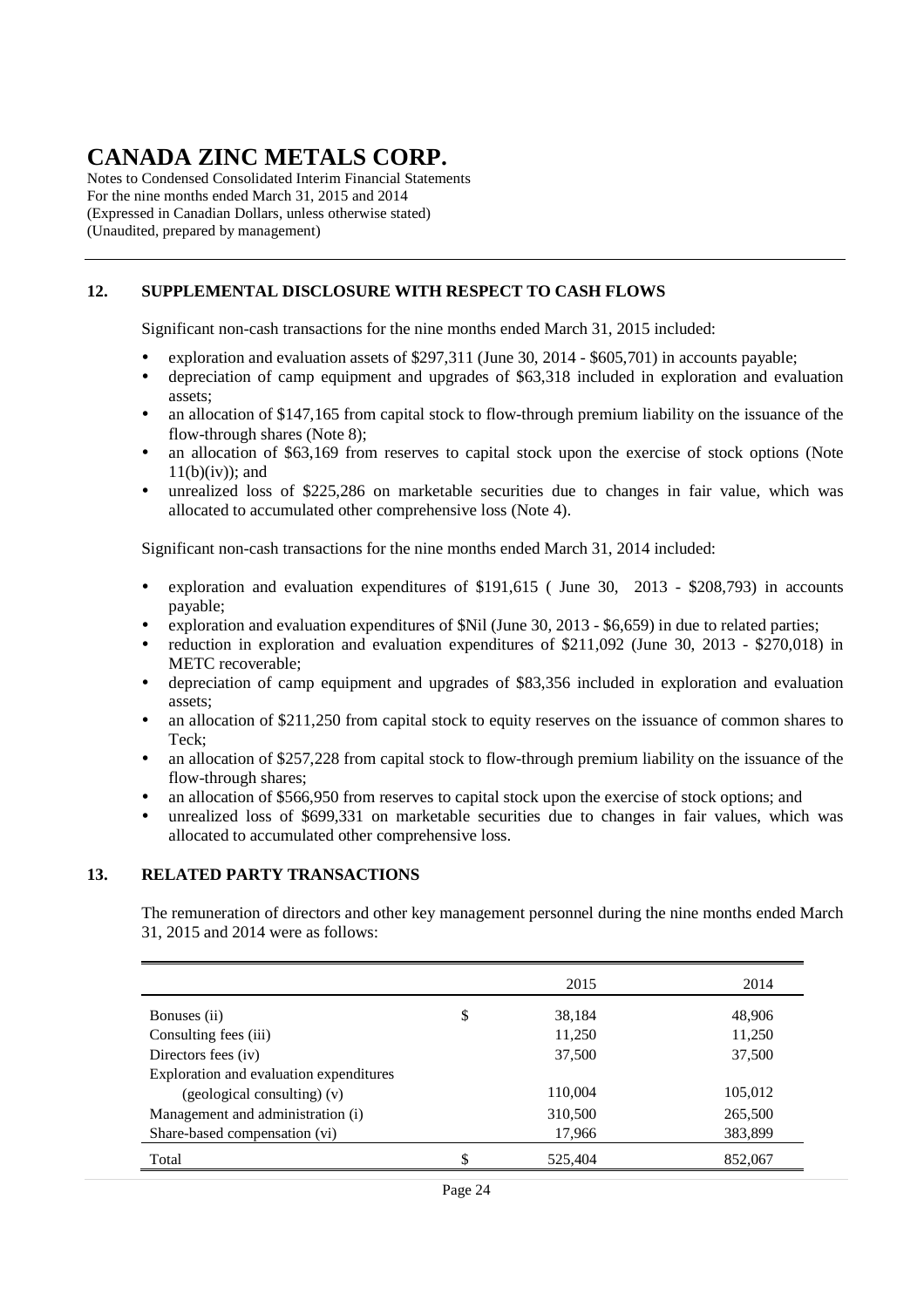Notes to Condensed Consolidated Interim Financial Statements For the nine months ended March 31, 2015 and 2014 (Expressed in Canadian Dollars, unless otherwise stated) (Unaudited, prepared by management)

### **13. RELATED PARTY TRANSACTIONS** (cont'd)

- (i) On May 1, 2007, the Company entered into a management and administrative agreement with Varshney Capital Corp. ("VCC"), a company with two common directors, whereby the Company agreed to pay management and administrative fees of \$12,500 and \$5,000 per month, respectively. The agreement was amended effective July 1, 2011 and May 1, 2014 to increase the monthly management fee to \$24,500 and \$29,500, respectively. During the nine months ended March 31, 2015, the Company paid or accrued \$265,500 (2014 – \$220,500) for management fees and  $$45,000 (2014 - $45,000)$  for administrative fees to VCC;
- (ii) the Company paid or accrued a bonus of \$38,184 (2014 \$48,906) to VCC;
- (iii) the Company paid or accrued \$11,250 (2013 \$11,250) for consulting fees to a company controlled by a director;
- (iv) the Company paid or accrued \$37,500 (2014 \$37,500) in directors' fees to five directors of the Company;
- (v) the Company paid or accrued \$110,004 (2014 \$105,012) for geological consulting fees to a company owned by an officer of the Company, of which \$75,378 was capitalized as exploration and evaluation costs and \$34,626 was expensed as consulting fees; and
- (vi) share-based compensation is the fair value of options that have been granted to directors and executive officers and the related compensation expense recognized over the vesting periods.

### **14. CAPITAL MANAGEMENT**

The Company manages its capital structure and makes adjustments based on the funds available in order to support continued operation and future business opportunities. The Board of Directors does not establish quantitative return on capital criteria for management, but rather relies on the expertise of the Company's management to sustain future development of the business. The Company considers its capital to be equity.

The Company's operations are currently not generating positive cash flow; as such, the Company is dependent on external financing to fund its activities. In order to carry out potential expansion and to continue operations, and pay for administrative costs, the Company will spend its existing working capital, and raise additional amounts as needed. Companies in this stage typically rely upon equity and debt financing or joint venture partnerships to fund their operations. The current financial markets are very difficult and there is no certainty with respect to the Company's ability to raise capital. However, the Company feels that it has sufficient working capital to continue with planned activities.

Management reviews its capital management approach on an ongoing basis and believes that this approach, given the relative size of the Company, is reasonable.

There were no changes in the Company's approach to capital management during the nine months ended March 31, 2015. The Company is not subject to externally imposed capital requirements.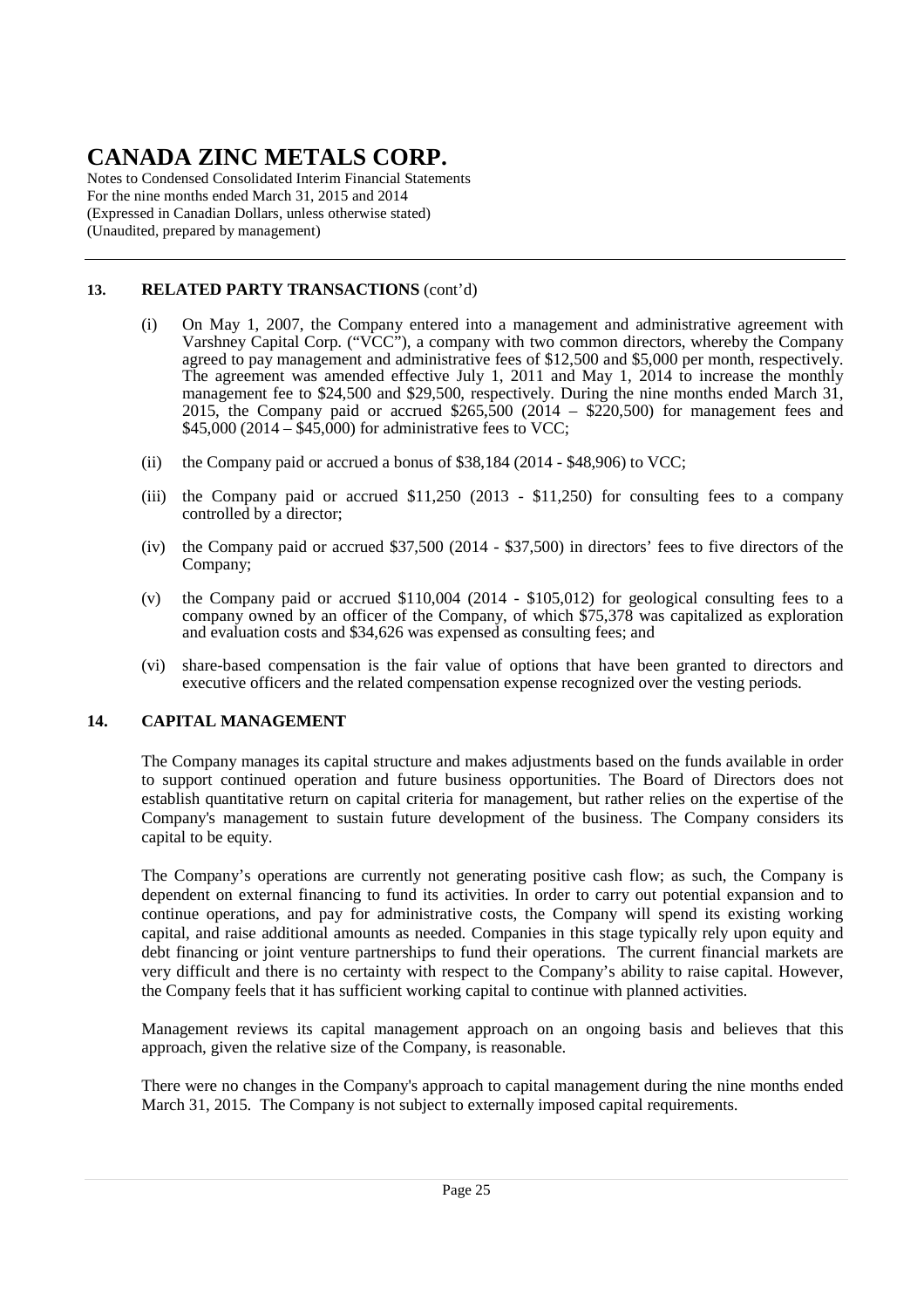Notes to Condensed Consolidated Interim Financial Statements For the nine months ended March 31, 2015 and 2014 (Expressed in Canadian Dollars, unless otherwise stated) (Unaudited, prepared by management)

### **15. FINANCIAL INSTRUMENTS AND RISK MANAGEMENT**

Fair value estimates of financial instruments are made at a specific point in time, based on relevant information about financial markets and specific financial instruments. As these estimates are subjective in nature, involving uncertainties and matters of significant judgment, they cannot be determined with precision. Changes in assumptions can significantly affect estimated fair values.

Cash, long-term investment, and marketable securities are carried at fair value using a level 1 fair value measurement. The carrying value of receivables, refundable deposit, trade payables and accrued liabilities and due to related parties approximate their fair value because of the short-term nature of these instruments.

### *Credit Risk*

Credit risk is the risk that one party to a financial instrument will fail to discharge an obligation and cause the other party to incur a financial loss. The Company's primary exposure to credit risk is on its bank deposits of \$10,165,600 and a long-term investment in GIC of \$1,000,000. This risk is managed by using major Canadian banks that are high credit quality financial institutions as determined by rating agencies.

The Company's secondary exposure to credit risk is on its receivables. This risk is minimal as receivables consist primarily of refundable government sales taxes and interest accrued on GIC.

### *Liquidity Risk*

Liquidity risk arises through the excess of financial obligations over available financial assets due at any point in time. The Company's objective in managing liquidity risk is to maintain sufficient readily available reserves in order to meet its liquidity requirements at any point in time. The Company achieves this by maintaining sufficient cash and cash equivalents. As at March 31, 2015, the Company was holding cash deposits of \$10,165,600 to settle current cash liabilities of \$367,605. Management believes it has sufficient funds to meet its current obligations as they become due and to fund its exploration projects and administrative costs.

### *Market risk*

Market risk is the risk of loss that may arise from changes in market factors such as interest rates, foreign exchange rates, and commodity and equity prices. These fluctuations may be significant and the Company, as all other companies in its industry, has exposure to these risks.

### *a. Interest Rate Risk*

The Company is exposed to interest rate risk as its bank treasury account, other assets, and long-term investment earn interest income at variable rates. The effect of a 10% fluctuation in interest rates may result in an increase or decrease in annual net loss of \$17,180.

### *b. Currency Risk*

The Company operates in Canada and is therefore not exposed to significant foreign exchange risk arising from transactions denominated in a foreign currency.